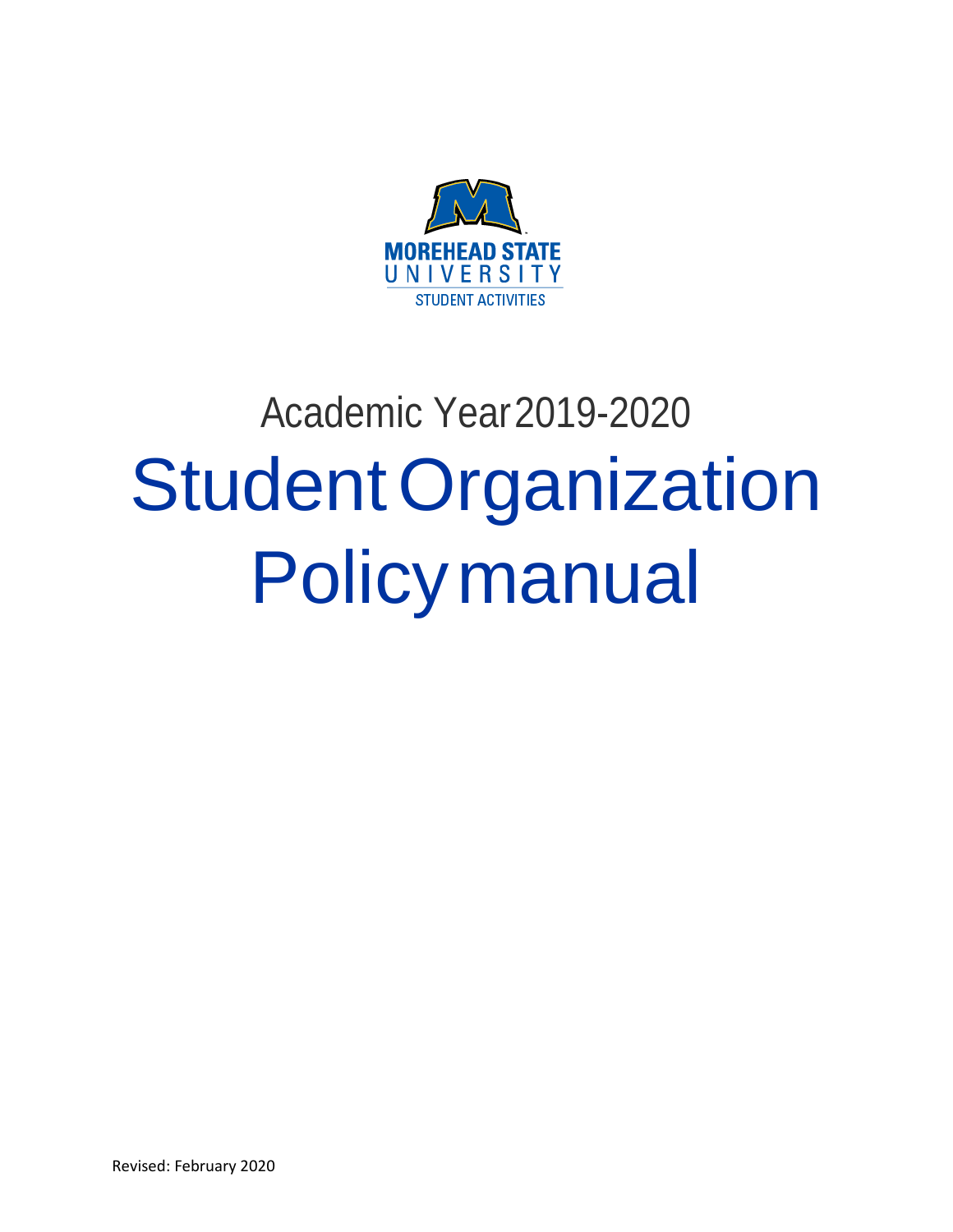## **Contents**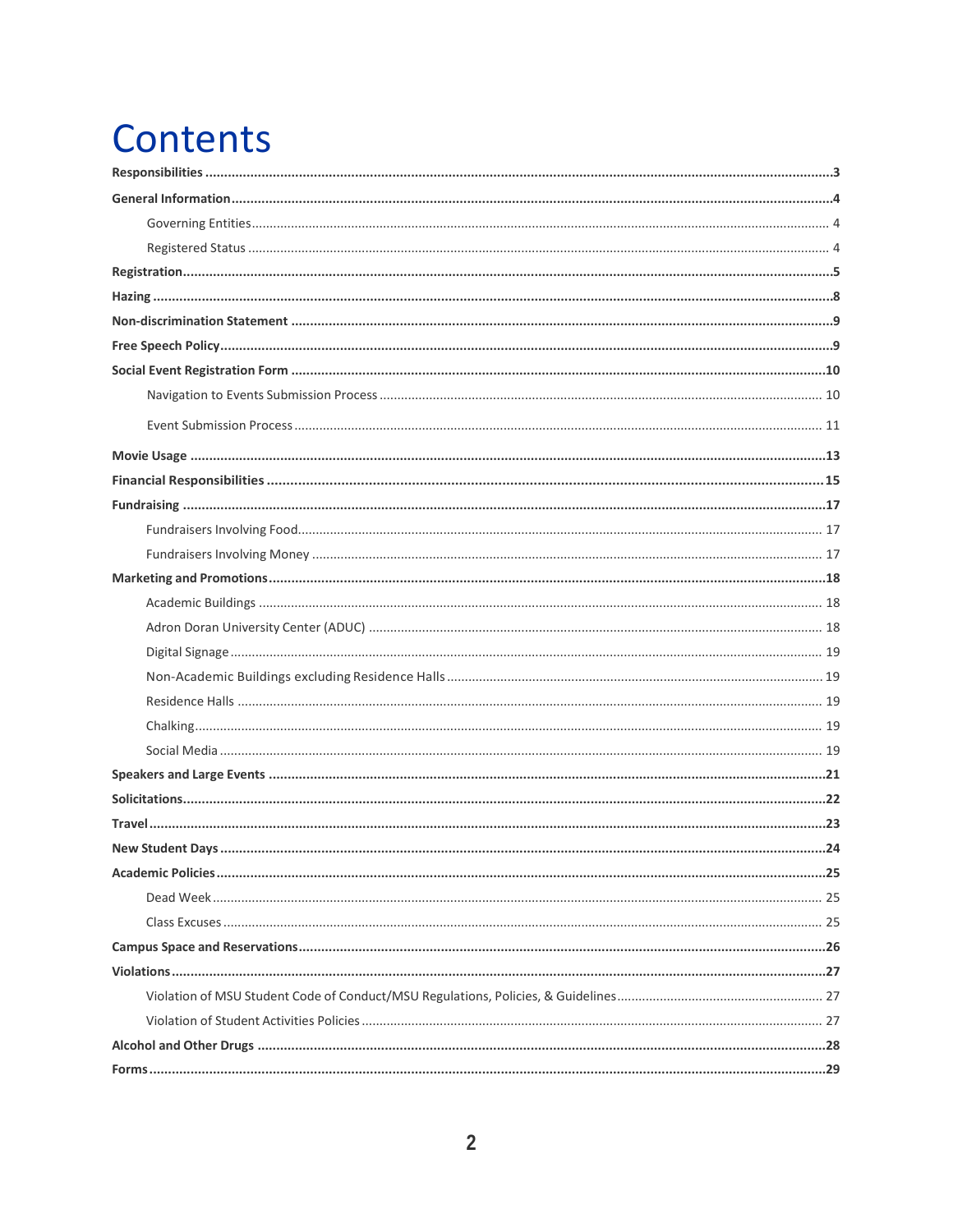## <span id="page-2-0"></span>**Responsibilities**

- All Registered Student Organizations (RSO) are required to renew their official registration status each academic year with the Office of Student Activities. ➢Re-registration for all student organizations must be completed via Eagle Link https://moreheadstate.campuslabs.com/engage/
- All RSOs are responsible for knowing and understanding risk management policies for all events both on campus and off campus.
- All RSOs are responsible for knowing and understanding hazing policies of Morehead State Universit[yhttp://www.moreheadstate.edu/Student-Affairs/Student-](http://www.moreheadstate.edu/Student-Affairs/Student-)Activities/Morehead-State-University-Hazing-Policy.
- All RSOs are responsible for knowing and understanding how to effectively manage all financial accountabilities and obligations includingrestrictions.
- All RSOs are responsible for knowing and understanding campus policies with respect to publicity, promotions and marketing.
- All RSOs are responsible for knowing and understanding all regulations, policies and guidelines specific to student organizations in the Student Handbook <http://www.moreheadstate.edu/Student-Services/Dean-of-Students/Student->Handbook.
- All RSOs are responsible for knowing and understanding all requirement from the Student Organization Policy Manual.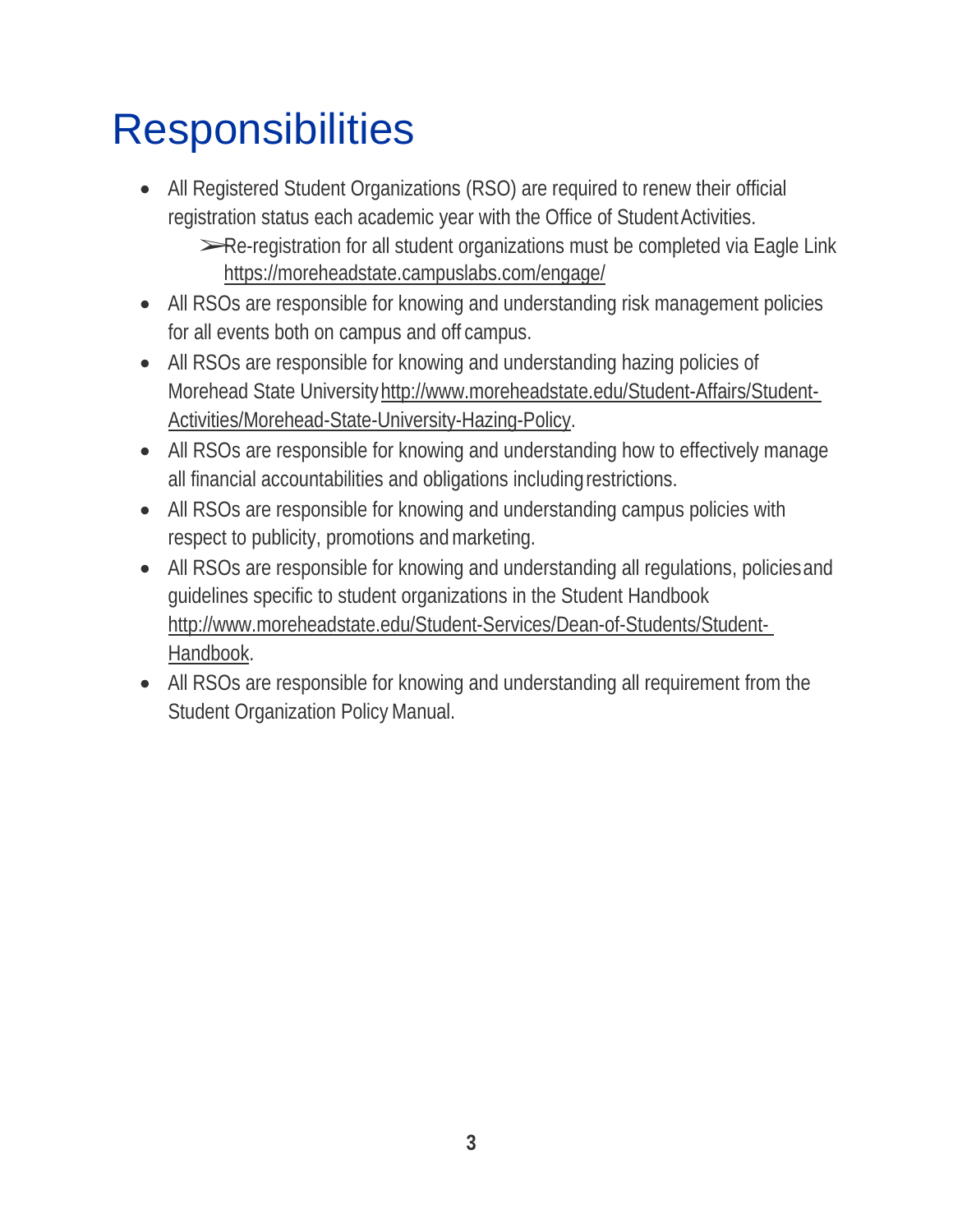## <span id="page-3-0"></span>General Information

## <span id="page-3-1"></span>Governing Entities

The Office of Student Activities serves as the official department that sets standards and policies for all Registered Student Organizations (RSOs) at Morehead State University. All RSOs are governed by the policies set forth by the Office of Student Activities and are subject to penalties and sanctions imposed by the Office of Student Activities, Dean of Students or Vice President of Student Affairs. These policies are guidelines that all RSOs must adhere to in the functionality as an organization under the authority of the Office of Student Activities, the Office of Vice President of Student Affairs and Morehead State University. All RSOs at Morehead State University are also required to adhere to the Student Handbook and Code of Conduct.

These guidelines are intended to serve a guiding principles to function in a manner that support the safe and reasonable participation in RSOs at Morehead State University.

The Interfraternity Council (IFC), Panhellenic Council, and National Pan-Hellenic Council (NPHC) exercise jurisdiction of established policies imposed by their governing documents (constitution and bylaws). Fraternities and sororities are subject to the regulations of IFC, Panhellenic, and NPHC as well as guidelines, regulations and policies established for Registered Student Organizations. These governing bodies and documents, however do not supersede or override the jurisdiction of Morehead State University in relation to granting charters, status, policies or discipline.

## Registered Student Organizations (RSO)

All Registered Student Organizations (RSO) are required to renew their official registration status each academic year with the Office of Student Activities.

**Unregistered Groups or Organizations** that are functioning without the status of a Registered Student Organization can be prohibited from any campus resource available to them from any MSU office or department including but not limited to any MSU satellite campus and/or properties/departments that are not contiguous to the main residential campus.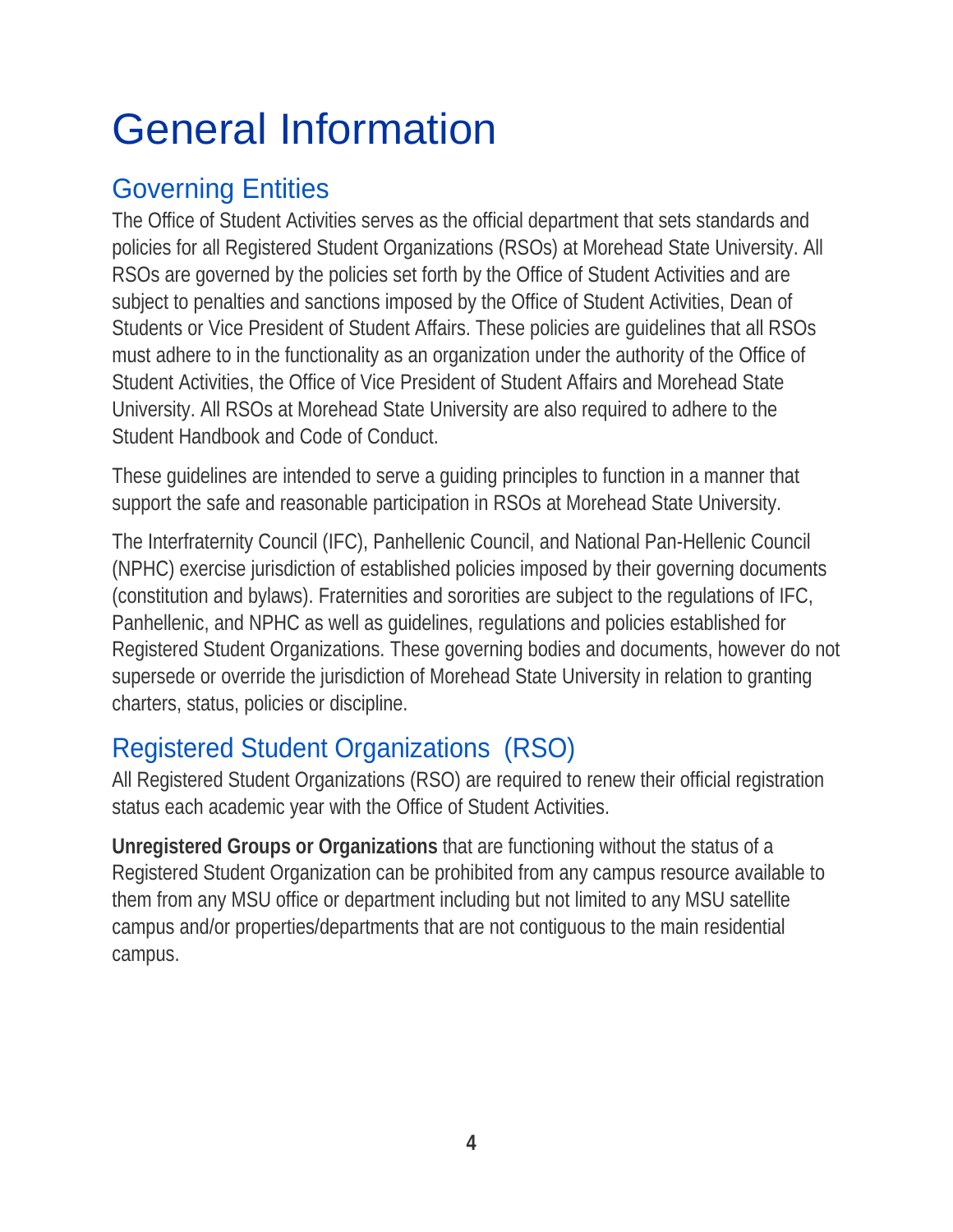## <span id="page-4-0"></span>**Registration**

Morehead State strongly supports the innovation of our students in creating organizations to meet shared interests. The process for creating a new student organization is outlined below. For additional support, contact Student Activities at **606-783-2071**.

## Benefits of Registering

- Ability to apply for funding through the Student Government Association(SGA).
- Ability to request use of campus facilities through Rendezvous.
- Online portal and free website through **Eagle Link**.
- Ability to reserve a table at the annual Eagle Fest/Eagle Explosion/SOAR.
- A student organization mailbox in 217 ADUC.
- Ability to apply for a university account through Accounting and Financial Services.
- Eligibility for an SGA Award.

## **Requirements to Register**

To register or re-register your student organization, you will need the following:

- 1. **At least 8 members** that can be listed on your roster (this may include officers ofthe organization)
	- <sup>o</sup> Members are defined as current MSU students enrolled Full-Time (12 Undergraduate or 9 Graduate credit hours)
- 2. **A constitution or set of bylaws** that governs the organization as well asprocesses and procedures of the organization
	- <sup>o</sup> Basic template
	- <sup>o</sup> Intermediate template
	- <sup>o</sup> Advanced template
- 3. **An advisor** that is a faculty/staff member atMSU.
- **4. Club Account Authorization Form**  only required for student organizations that are collecting dues or have any other financial interactions. This requires the signature of the advisor (sponsor), president, treasurer and Associate Director of Leadership, Programming and Inclusion. Only those listed on this form can sign check requests for student organizations. **Renewal authorization is required annually.**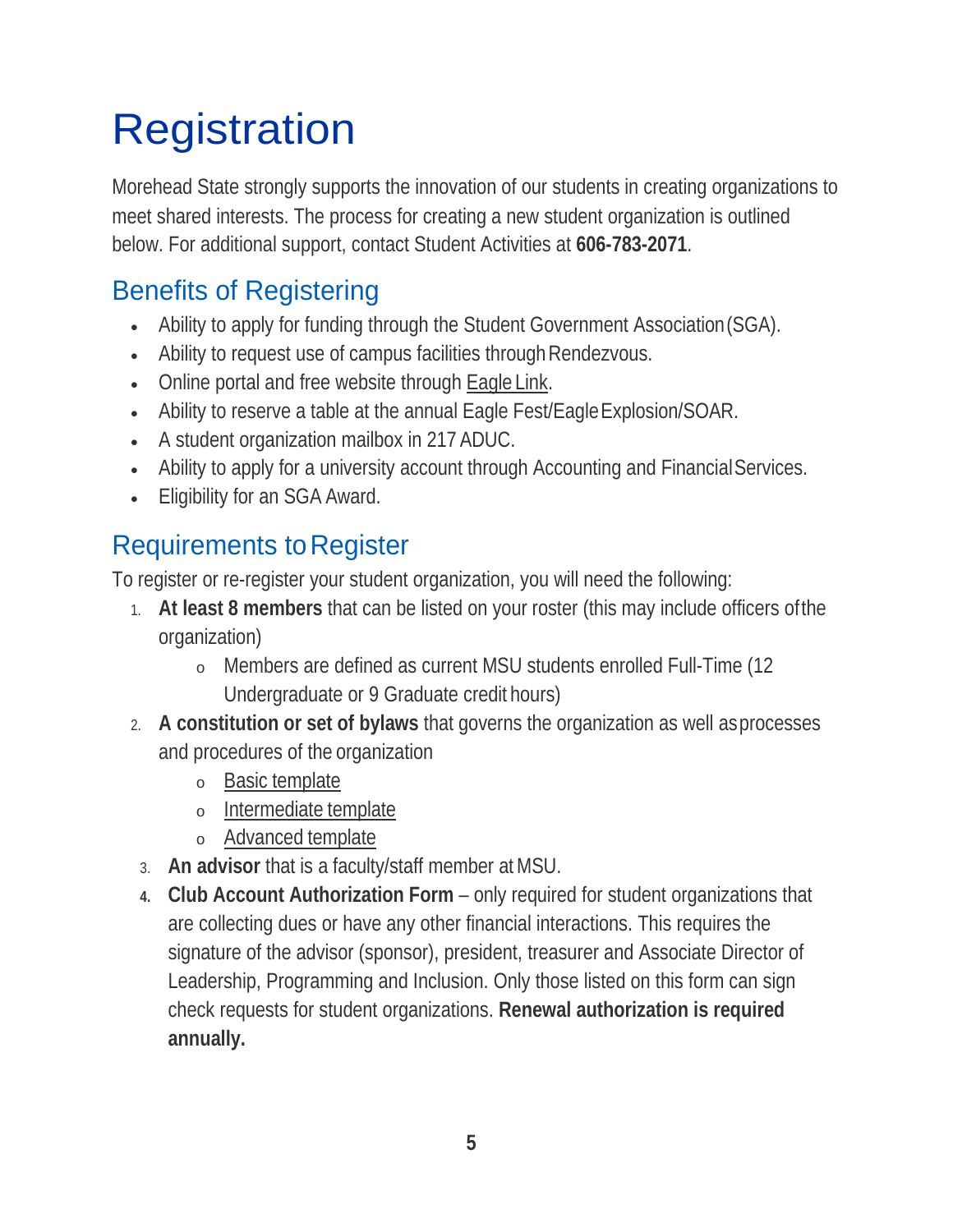## Registration Process

#### **1. Complete Annual Registration via Eagle Link.**

- **New Student Organizations**
	- Sign in to Eagle Link using your MSU login.
	- Select "ORGANIZATIONS" from the top menu.
	- Select "REGISTER AN ORGANIZATION" from the left menu.
	- Select "REGISTER A NEW ORGANIZATION" at the bottom of the page.
	- Follow the steps provided to complete the form.
- **Organizations that areRe-Registering**
	- You must have signed into Eagle Link at least once to be registered as a user before you begin this process and must use your MSU email address to log in.
	- Sign in to https://moreheadstate.campuslabs.com/engage using your MSU login information.
	- Select "ORGANIZATIONS" from the top menu.
	- Select "REGISTER AN ORGANIZATION" from the left menu.
	- Search for your organization.
	- Click the "RE-REGISTER" button and follow the steps provided.
- **Organizations that are Re-Registering after a Period ofInactivity**
	- Please contact Sami Case about how to register your organization.

#### **2. Once you submit a registration/re-registration form, your submission will be approved or denied within 2-5 University businessdays.**

- $\ge$  f approved, you will receive an email stating that your registration was approved and a copy **wour Verification Letter.**
- ►If denied, a detailed description of why you were denied will be sent to you through Eagle Link, **d** you can work with your organization to meet the desired criteria outlined in that description.

#### **3. Attend an Eagle Link 101 orientationworkshop**

- $\triangleright$  After your organization is approved, you will be contacted about scheduling an Eagle Link  $\mathbf 0$ orientation workshop with the Office of Student Activities.
- $>$  You will need to send your President or Secretary (or officer responsible for maintaining reland communications) to attend the training.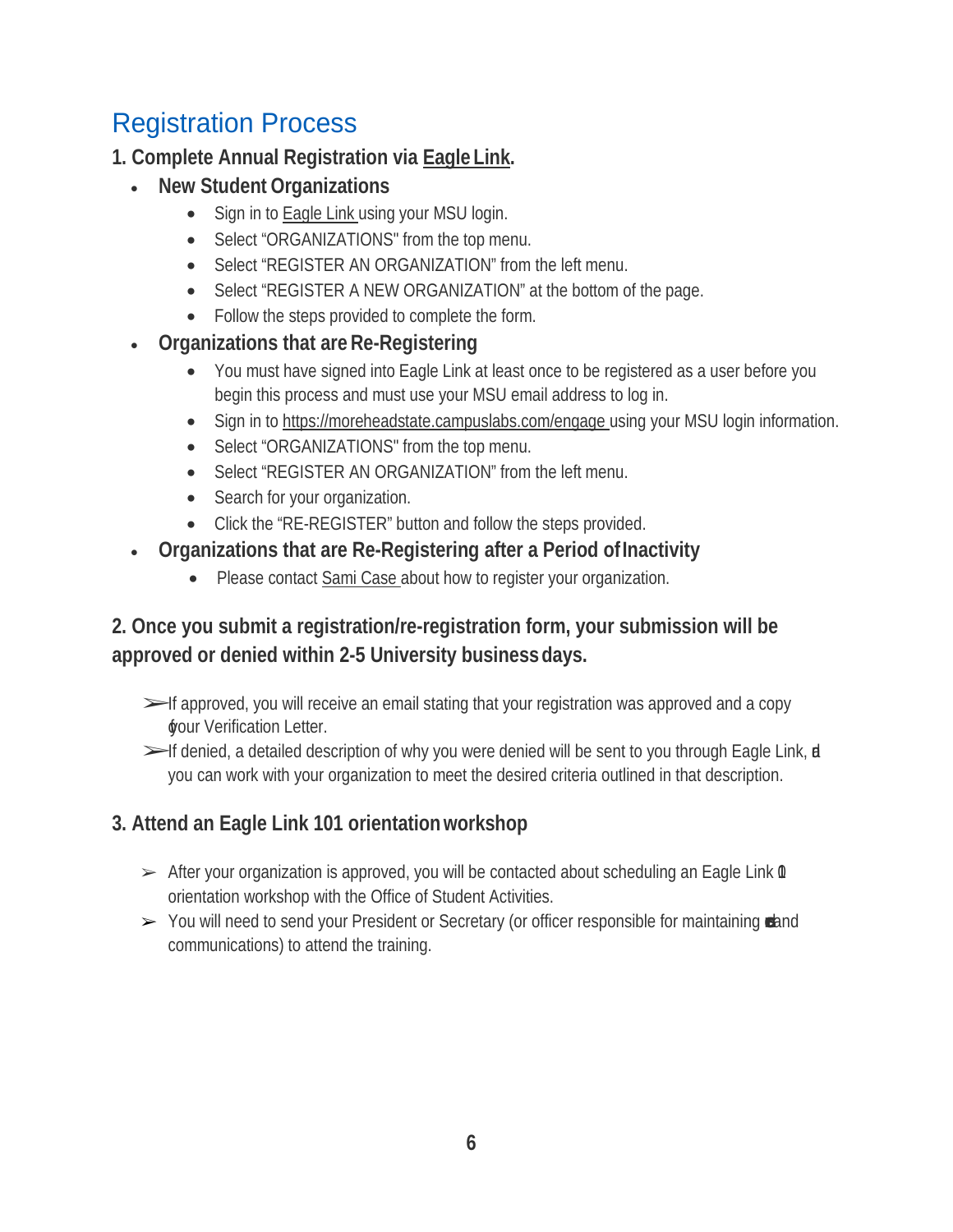## Organization status

- **Active**  Organization is registered, met all requirements, and in goodstanding
- **Frozen**  Organization is pending requirements
- **Locked**  Organization is suspended for conduct, academic, or financialreasons
- **Inactive**  Organization has not registered for the current academic year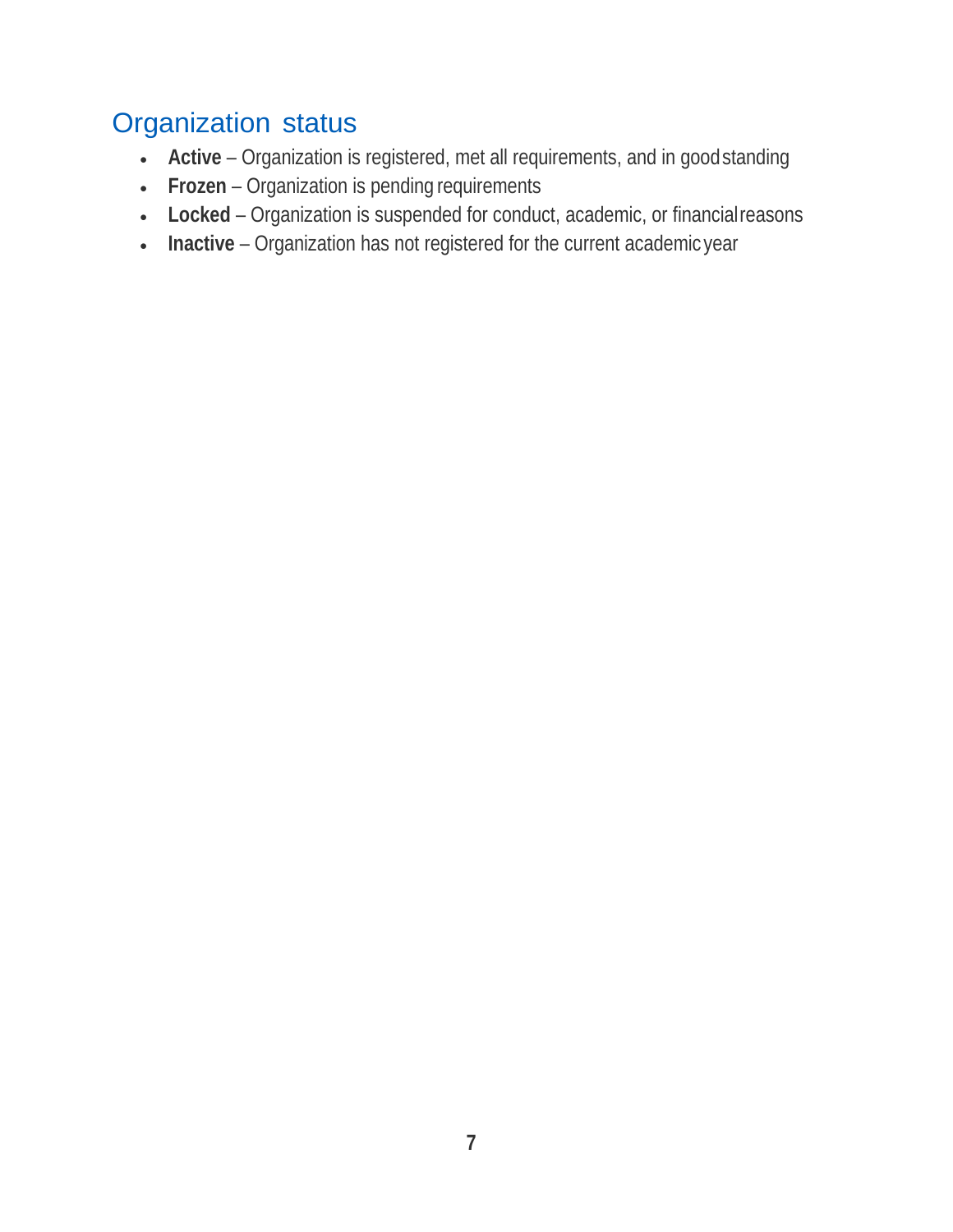## <span id="page-7-0"></span>**Hazing**

#### **MoreheadStateUniversityHazingPolicy(referencedinStudentHandbook,p.19)**

#### <http://www.moreheadstate.edu/Student-Affairs/Student-Activities/Morehead-State->University-Hazing-Policy

Student organizations must protect the welfare of their members, guests, and the University and should take every measure to protect against University, individual, or organizational liability. Organizations and/or their representatives are subject to University disciplinary action, including loss of registration privileges, for violation of the law or University policy. Positive development of members is the main purpose of a student organization, fraternity, or sorority.

These groups are responsible for morally and ethically sound principles and practices and must not indulge in unproductive, ridiculous, or hazardous initiation customs. All organizations and members are expected to comply with the following policy on hazing: Hazing by a student or a group of students is prohibited, either on or off campus.

#### **Morehead State University uses the following definition for hazing:**

Any action taken or situation created, whether intentionally or unintentionally or on or off campus, which produces/could produce mental or physical discomfort, embarrassment, or ridicule. Such activities and situations include:

- Paddling in any form
- Creation of excessive fatigue
- Physical and psychological shocks
- Wearing, publicly, apparel which is conspicuous and not normally in goodtaste
- Engaging in public stunts or disorderly conduct
- Morally degrading or humiliating games and activities
- Late work sessions which interfere with scholastic activities
- <span id="page-7-1"></span>• And any other activities which are not consistent with federal, state and locallaw, organizational rituals or policies, and/or the regulations and policies ofMSU.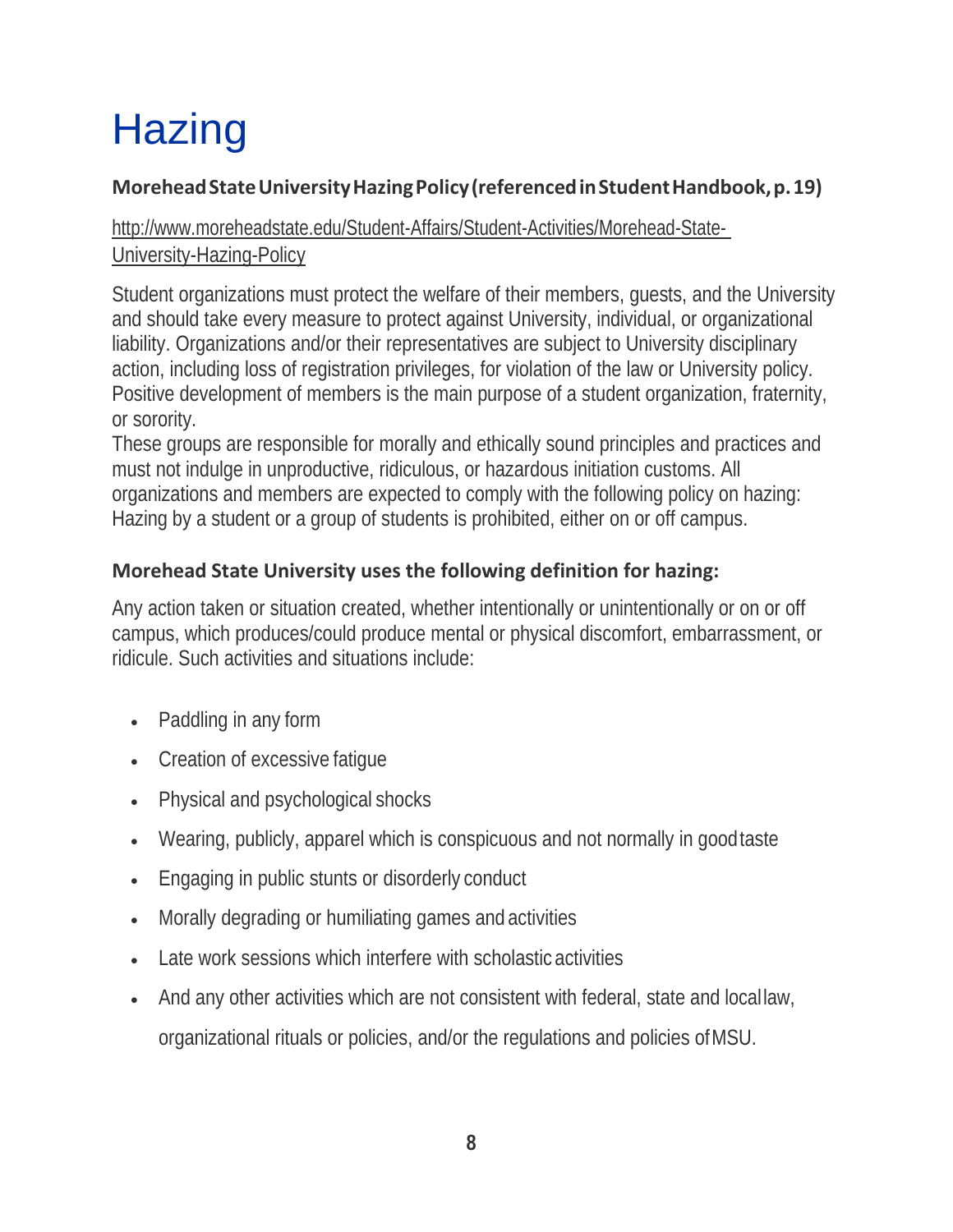## Non-Discrimination Statement

All RSOs are mandated to follow the non-discrimination statement of Morehead State University.

*Morehead State University is committed to providing equal educational opportunities to all persons regardless of race, color, national origin, age, religion, sex, sexual orientation, gender identity, gender expression, disabled veterans, recently separated veterans, other protected veterans, and armed forces service medal veterans, or disability in its educational programs, services, activities, employment policies, and admission of students to any program of study. In this regard the University conforms to all the laws, statutes, and regulations concerning equal employment opportunities and affirmative action. This includes: Title VI and Title VII of the Civil Rights Act of 1964, Title IX of the Education Amendments of 1972, Executive Orders 11246 and 11375, Equal Pay Act of 1963, Vietnam Era Veterans Readjustment Assistance Act of 1974, Age Discrimination in Employment Act of 1967, Sections 503 and 504 of the Rehabilitation Act of 1973, Americans with Disabilities Act of 1990, and Kentucky Revised Statutes 207.130 to 207.240; Chapter 344 and other applicable statutes. Vocational educational programs at Morehead State University supported by federal funds include industrial education, vocational agriculture, business education, and the associate degree program in nursing. Any inquiries should be addressed*  to: Affirmative Action Officer, Morehead State University, 301 Howell-McDowell *Administration Building, Morehead, KY 40351, 606-783-2097.*

## Free Speech Policy

For information concerning the Free Speech Policy on campus please visit [https://www.moreheadstate.edu/Student-Affairs/Student-Center-and-Event-](https://www.moreheadstate.edu/Student-Affairs/Student-Center-and-Event-Services/Freedom-of-Speech-Outdoor-Public-Forums-on-Campus)[Services/Freedom-of-Speech-Outdoor-Public-Forums-on-Campus](https://www.moreheadstate.edu/Student-Affairs/Student-Center-and-Event-Services/Freedom-of-Speech-Outdoor-Public-Forums-on-Campus)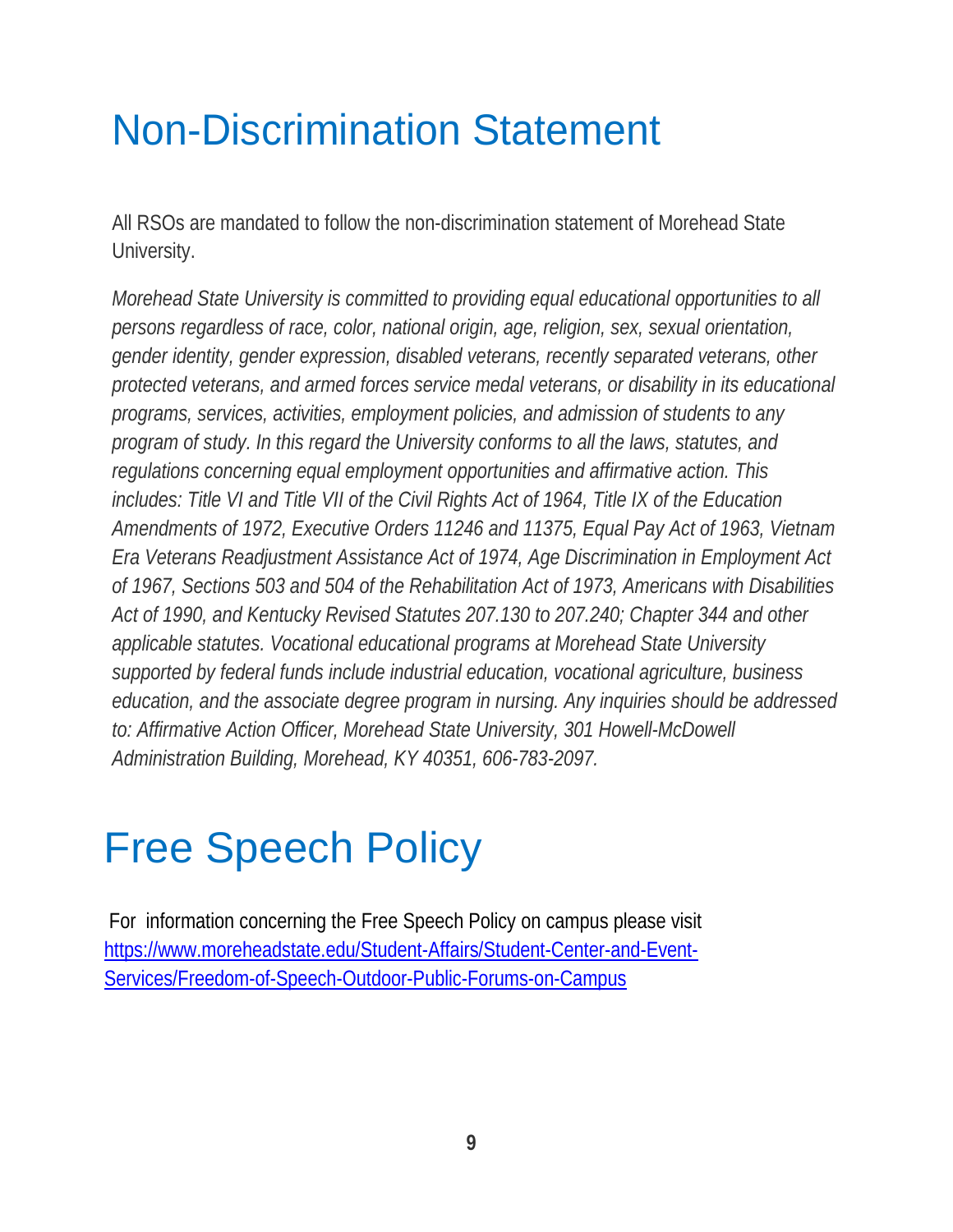## Social Event Registration

In the desire to help keep RSO members and their guests safe, the Office of Student Activities will be implementing a social event registration process for all RSOs.

#### **Any event that includes the use of alcohol must be registered.**

This policy also includes off campus locations where events are held with the RSO as the host either defined or implied through attendance. All social events of this kind must also have a risk management plan included with the social event form.

Registration of a social event will occur through Eagle Link via the Event Submission Process (detailed instructions available in the Student Organization Resource Guide and found below). This must be submitted through Eagle Link at least 7 calendar days of the event.

In the event of risk factors in the registration/risk management plan, the Office of Student Activities will be in touch with the RSO for further discussion of the event and risk management plan.

### Navigation to Event Submission Process

- 1. Navigate to Eagle Link and log-in
- 2. Click on the grid at top right of screen and selectmanage
- 3. Click on your organization's name
- 4. Click on the Organizational Menu (square next to the org's name at top leftof screen)
- 5. Select Events
- 6. Click on Create Event (top right of screen)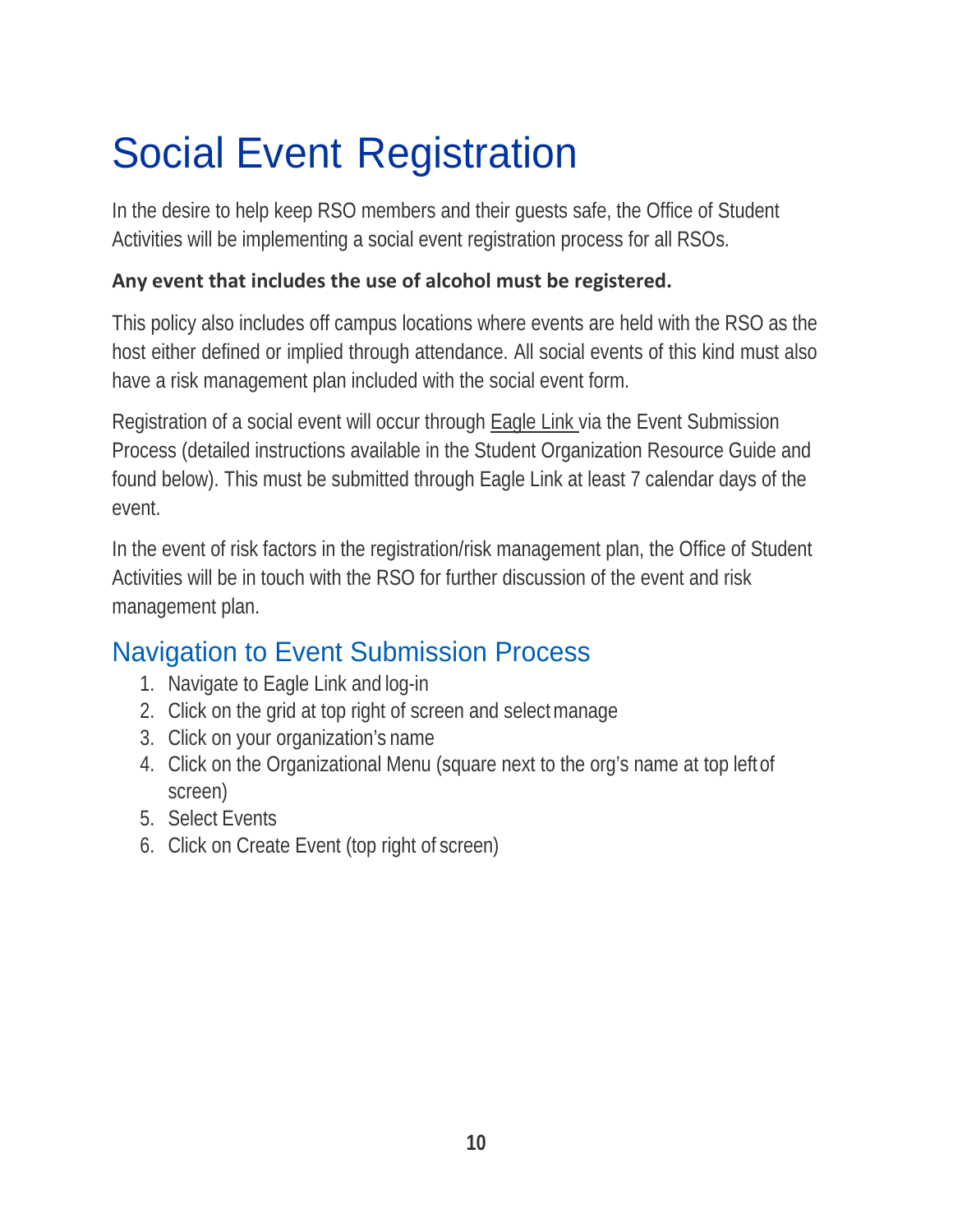### <span id="page-10-0"></span>Event Submission Process

This process should be use for all events your organization is hosting (with the exception of tabling and general meetings).

#### **Create Event**

- 1. Event Title: Name of Event
- 2. Theme:
	- Arts and Music movies, crafts, performing arts, etc.
	- Athletics Club sports events, athletic events, etc.
	- Cultural –Diversity/inclusion-focused
	- Fundraising only for events where groups arefundraising
	- Group Business Organization meetings and/orbusiness
	- Learning Educational events, seminars, in-services, workshops, trainings, etc.
	- Service Community service/volunteer opportunitiesonly
	- Social Entertainment events, receptions, games, etc.
	- Spirituality religious/faith/spirituality-based services/events
- 3. Description: This is shown to students and is used primarily for advertising your event
- 4. Additional Organizations Co-hosting this event: If you are co-hosting an event, add those organizations here
- 5. Start/End Date and Time
	- If event is happening multiple times, please scroll down and select "Add Another Date"
- 6. Location
	- Click add location
	- Suggest clicking "No" at top and typing in "Building and Room Number" into the Location Name (e.g. – ADUC 311)
	- Most campus locations available on Rendezvous areadded
	- Click on save

#### **Event Details**

- 1. Shown to:
	- The Public: anyone anywhere in the world can see this event
	- Students & staff at Eagle Link: anyone with a MSU log-in can see this event (includes alumni, students, staff, faculty, MSU affiliates,etc.
	- Organization Members: Only members of your student organization can see this i. Use this option for regular meetings so that all of campus
	- Invited Users Only: Only those you invite can see thisevent
		- i. Can be used for FSL standards meetings or Executive Board meetings
- 2. Allow attendance at this event to be shown on the Eagle Involve: Attendees can add this to their Cocurricular transcript
- 3. Allow anyone to self-report attendance: Anyone can say that they were at your event
- 4. Event Categories: Select all that apply.
- 5. Perks: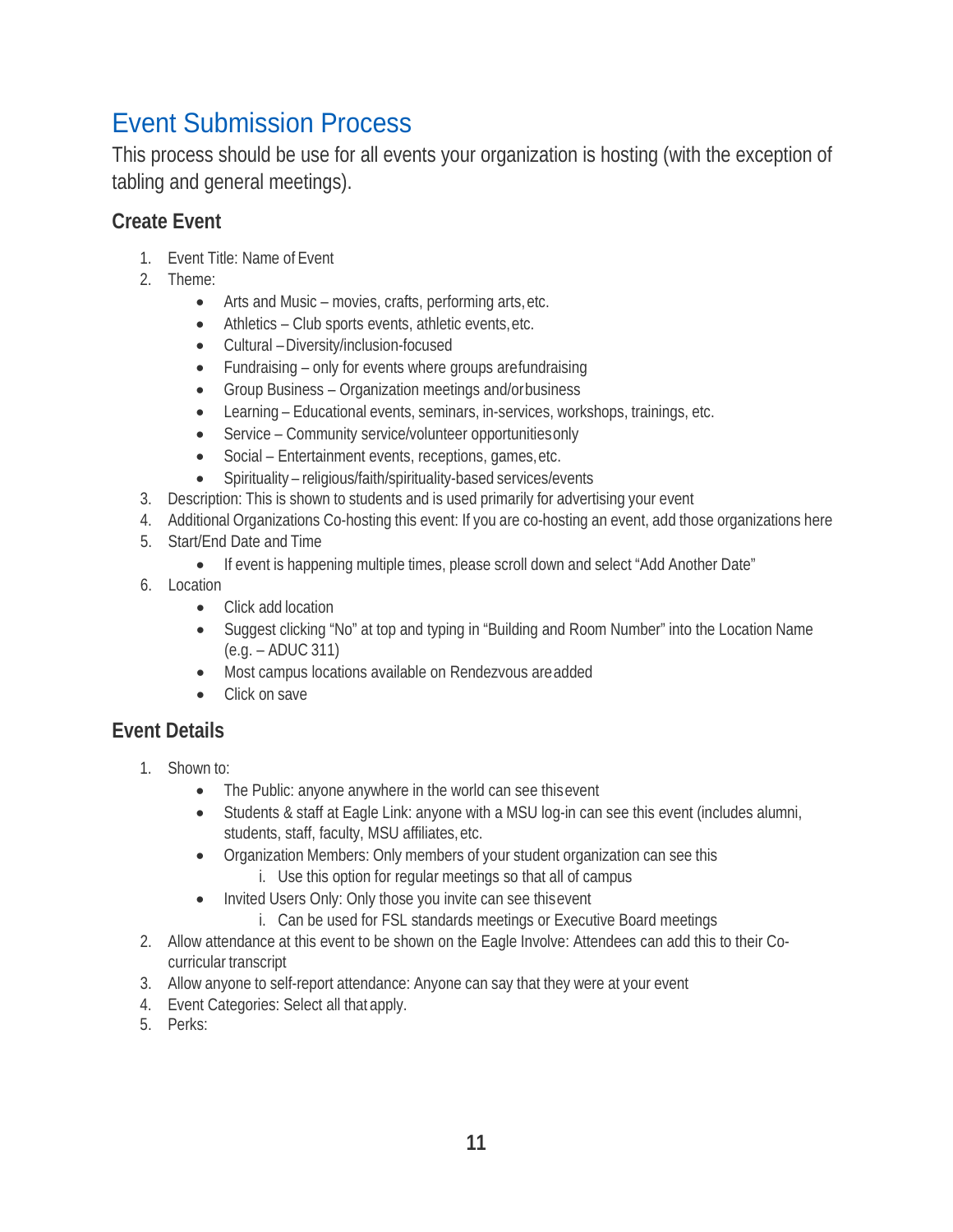- Free food: If there will be free food/drinks at an event (Keep in mind the food waiver policy through Auxiliary Services)
- Free Stuff: If you are handing out swag or freeitems/prizes
- Credit: If it is used for class credit or community service

hours Click "next" at bottom right of screen

#### **RSVP Settings**

- 1. Who can RSVP:
	- Anyone: Anyone can RSVP to your event
	- Only invitees: only people you send an invitation to can RSVP
	- No one: Turns off the RSVP option for the event
- 2. Limit number of RSVP spots
	- Maximum number of RSVP spots allowed: Number of spots available
	- Show number of spots to public: lets users see how many spots are left
- 3. Allow Guests
	- Limit number of quests per RSVP: lets you choose how many quests each RSVP can bring
	- Count guests against remaining RSVP spots: makes guests count as part of the overall RSVP spots
- 4. You can also create custom questions, such as t-shirt sizes, a guest list,

etc. Click "next" at bottom right of screen

#### **Picture Uploader**

- 1. Click on Choose File and upload a promotional image to attach to your event
	- Good for attaching a flier or catchy image to draw people into your

event Click "next" at bottom right of screen

#### **Space Reservation**

- 1. Have you booked this event on Rendezvous?
	- Yes you have submitted a space reservation on Rendezvous and the location/time/date matches the location/date/time on this form
	- No you have not submitted a space reservation yet
	- N/A this event does not take place on campus or does not need a

reservation Click "next" at bottom right of screen.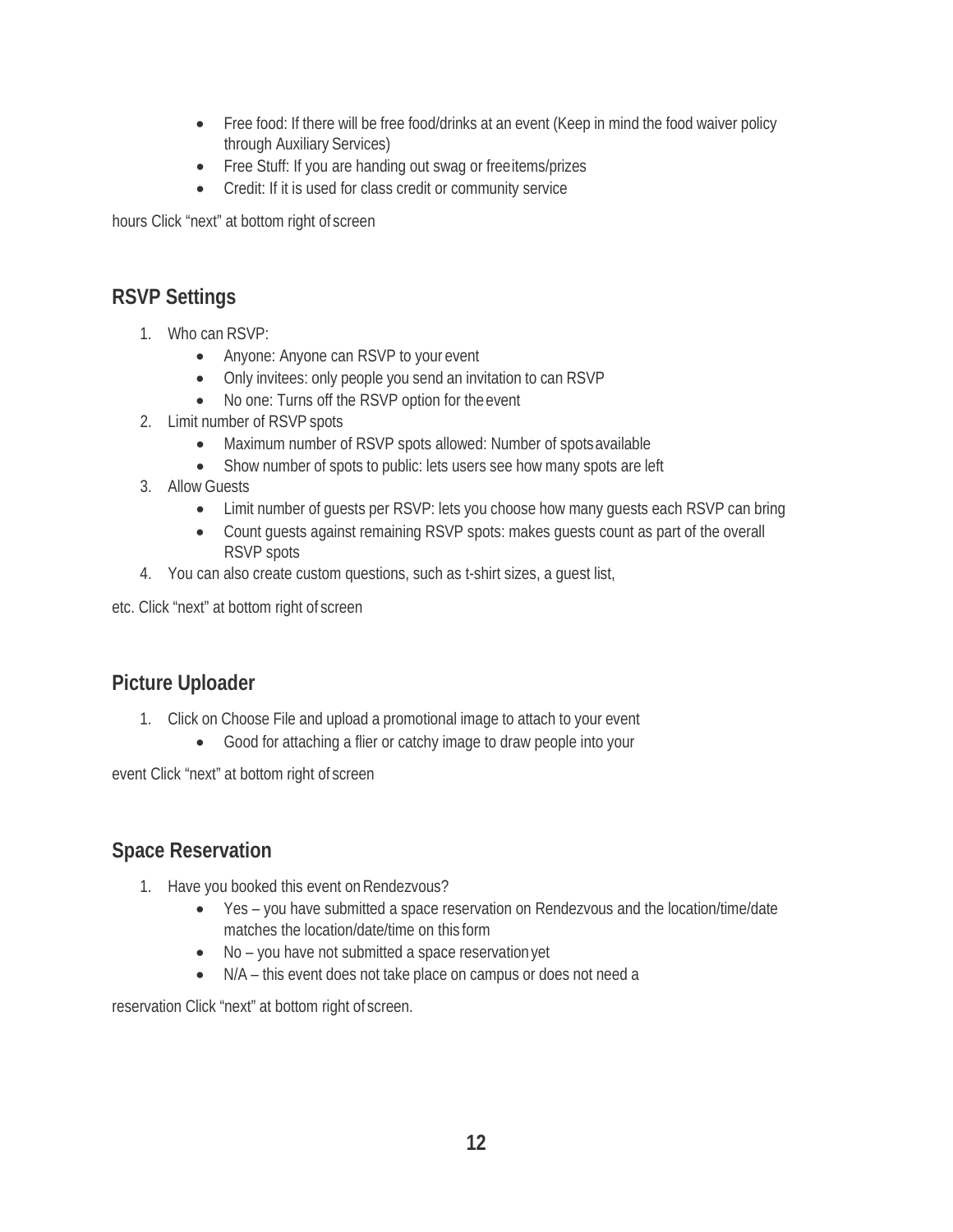#### **Risk and Liability Management**

- 1. Which of these types of risks may this eventinvolve?
	- This section describes any risks that may be associated with the events
		- i. Emotional Sexual harassment; diversity and inclusion; peer pressure; hazing; stress
		- ii. Facilities Damage to property; damage tobuildings
		- iii. Financial Budget; money; theft; fraud; embezzlement
		- iv. Physical Alcohol; travel; hazing; assault; food; physical labor (running, jumping, prolonged exertion, etc.)
		- v. Reputational Lack of members; lack of leadership; recruitment concerns; organization and university policies and guidelines; national compliance (ADA, FERPA, HIPPA, etc.)
		- vi. Alcohol This event includes the usage ofalcohol
	- Select all that apply and click next
	- Depending on which ones you select, fill in the requested information

#### **Reviewer Options**

- 1. Is this submission for a Fraternity and Sorority Life event?
- 2. Is this submission for a CAB Event?
- 3. Is this submission for a Community ServiceOpportunity?
- 4. Any additional comments/concerns: leave any comments for the reviewer here

Click "next" at bottom right of screen.

Click "Submit" after reviewing details.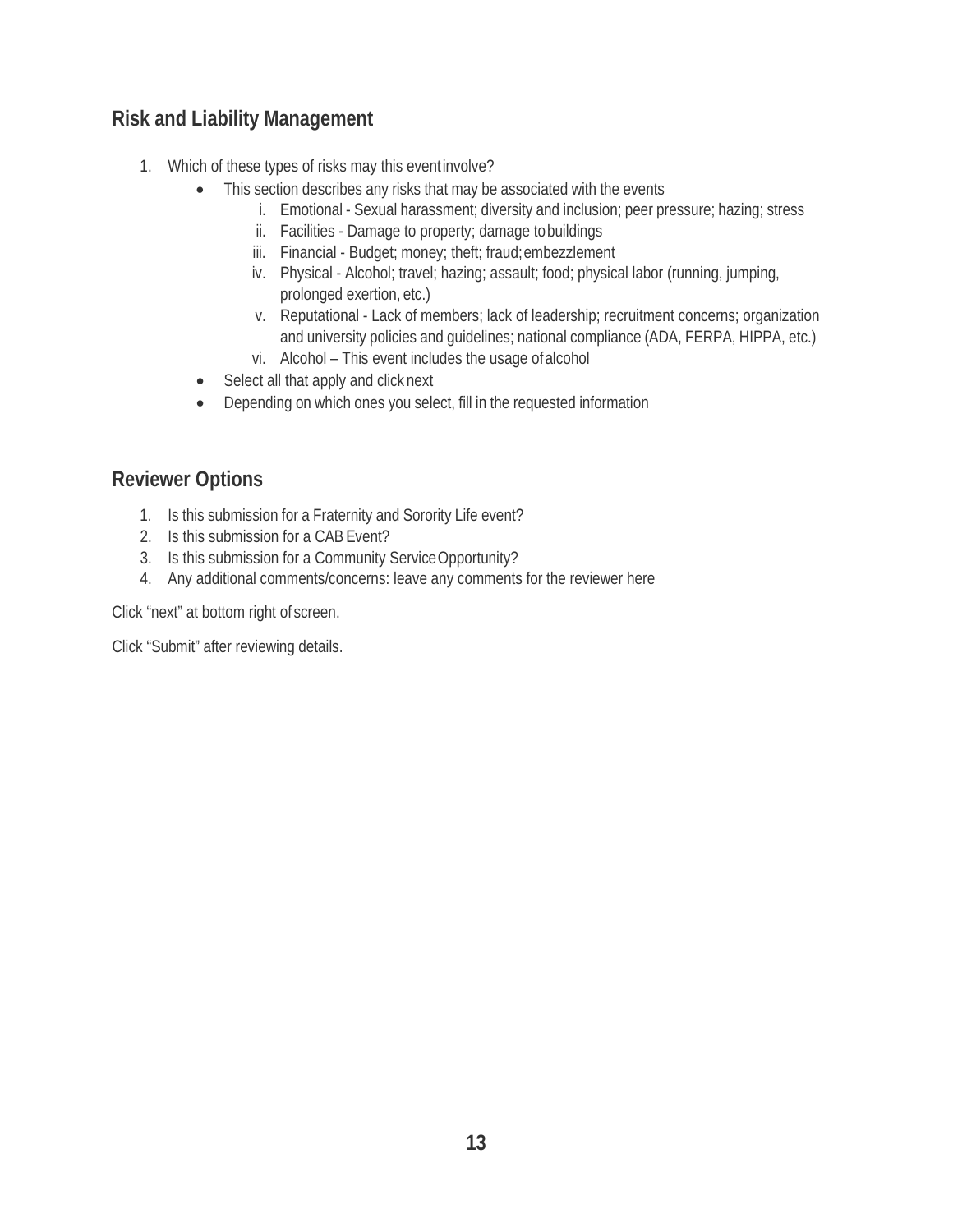# Movies on Campus

Morehead State University takes the law seriously when it comes to copyright laws. Please read the following information to find out what the law says and how your organization can legally show a movie oncampus.

### What the law says

TheFederalCopyrightAct(Title17,UnitedStatesCode,PublicLaw94-553,90stat.2541) governs how copyrighted materials, such as movies, may be used. Neither the rental nor the purchase of a videocassette or DVD carries with it the right to use the movie outside the home.

### "Fair Use"

Insomeinstances,itisnotrequiredtoobtainaMovieCopyrightComplianceSiteLicense when exhibiting copyrighted materials such as videocassettes or DVDs. This "face-to-face teaching exemption" applies only IF:

- Ateacherisinattendanceand
- Theshowingtakesplaceinaclassroomsettingand
- The movie is used as an essential part of the current curriculum being taught

Examples of situations where a Movie Copyright Compliance Site License must be obtained are public libraries, day-care facilities, and non-classroom entertainment movies being used at schools for after school activities. This legal requirement applies:

- Regardless of whether an admission fee is charged
- Whether the institution or organization is commercial or non-profit
- Whether a federal or state agency isinvolved

If you are uncertain about your responsibilities under the copyright law, consult your school legal copyright representative, Office of Student Activities.

## Why is copyright infringement a concern?

The concept of "Public Performance" is central to copyright and the issue of protection for intellectual property. The men and women in the films' production receive royalties as part oftheircompensationfortheirlaborandskill.Suchroyaltiesaretheonlywaypublishers, writers, composers and many workmen are paid for their work.

## Copyright infringement can result in costly penalties.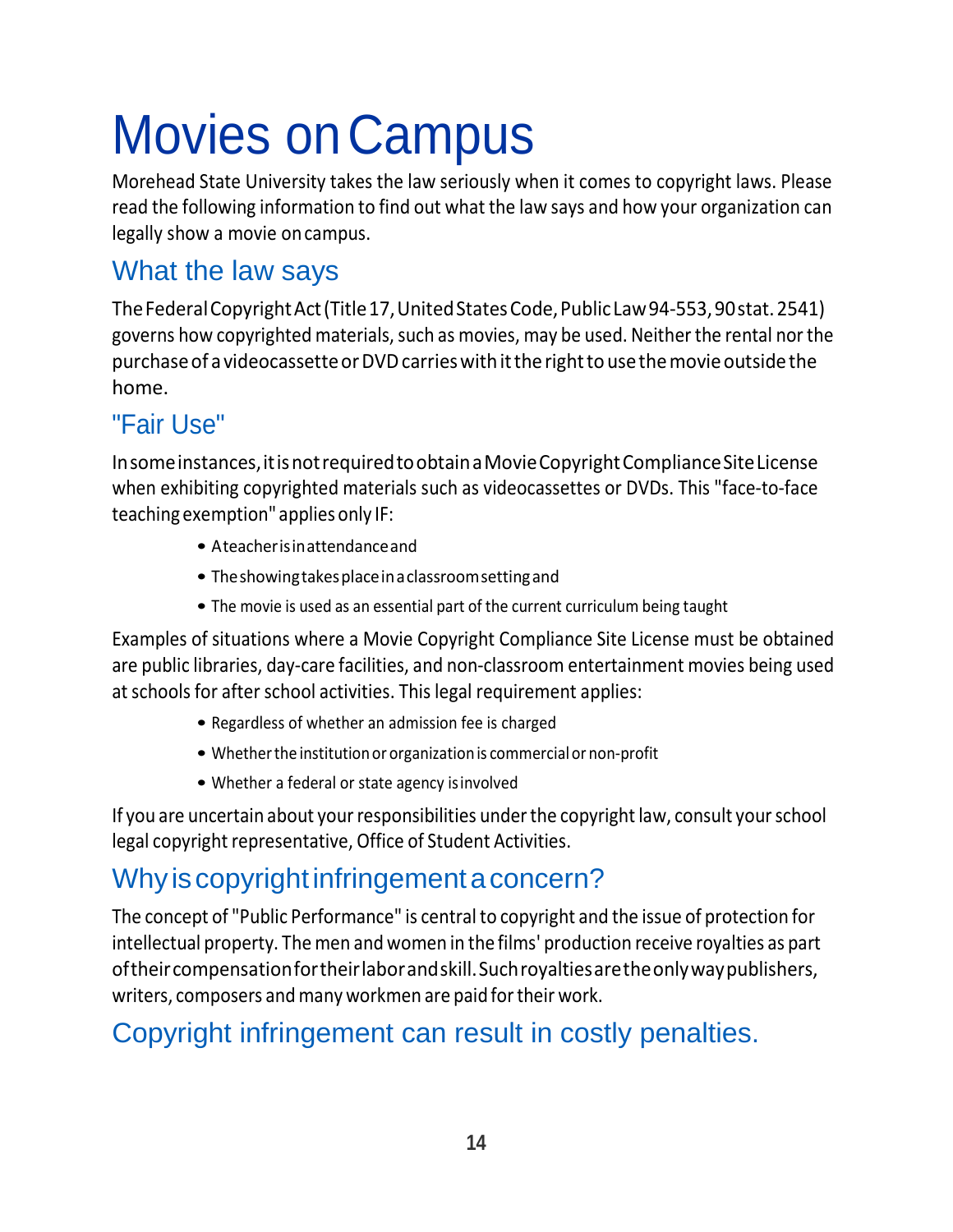It is important to comply with copyright law when using any media, such as movies, software and music, to protect your reputation and avoid the costs and hassles of copyright infringement.

### Copyright infringers can be prosecuted

The Motion Picture Association of America and its member companies are dedicated to stopping film and video performance theft in all its forms, including unauthorized public performances. By its very mission, a school should not appear to encourage copyright violation lessit be considered a contributory infringer.

#### How can my organization show a movie without violating these laws?

TheOfficeofStudentActivities canoffersuggestionsofcompaniesthatarelicensedto offer movies in this capacity. Renting these films can be quite costly (\$250-\$600) and your organizationissolelyresponsibleforthecostofthemovie.Ifyouhaveanyquestionson how to order a film, please contact the Office of Student Activities at 606-783-2071.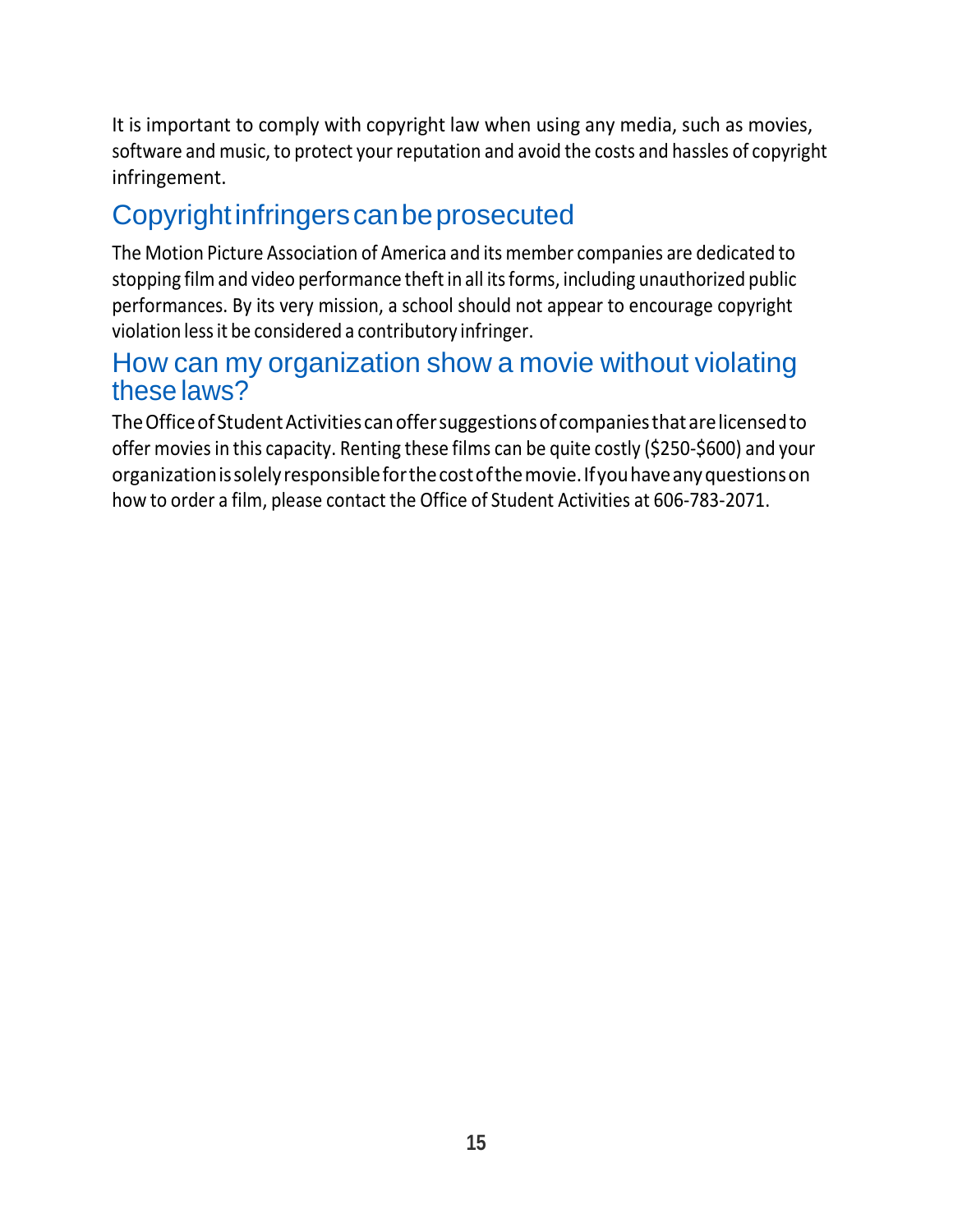## <span id="page-15-0"></span>Financial Responsibilities

All RSOs that have a club account with MSU must update the form with information of the current financial officer responsible for the funds and the advisor at the beginning of each Academic Year in August (see Forms on page 20). This may take up to 10 business days for the information to be updated in Accounting and Financial Services.

Newly registered RSOs that will have any type of financial transactions with the members are required to submit a Club Account Authorization Form to the Office of Student Activities to establish a club account for the RSO. It may take up to 10 business days for the account to be established with Accounting and Financial Services.

### Managing Funds

All funds in club accounts are managed solely by the organization and are the responsibility of the financial officer and advisor to ensure those funds are managed appropriately.

A club account is an MSU account that the RSO can use to hold money gathered from dues, fundraisers or any other means of financial support for the organization. Not every RSO will have a club account, if the RSO does not collect dues, fundraise or have any need for financial support, the organization is not required to have a club account or submit the *Club Account Authorization Form*.

### **Depositing funds into a club account**

Any money an RSO needs to deposit into their club account must be deposited using a *Daily Report for Cash Receipts* form available at Student Activities in ADUC 217 or Accounting and Financial Services in Howell McDowell 207.

The *Daily Report for Cash Receipts* form should include date, RSO club account number and amount of the deposit as the name and MSU ID# of the person making the deposit on the appropriately designated line (*full name of the depositor*). The deposit line should include specific information about the how the deposit was obtained, for example: *\$150 from bake sale for community service initiatives on September 4, 2018*.

Once the money is deposited it may take up to 5 business days to show the money in the club account.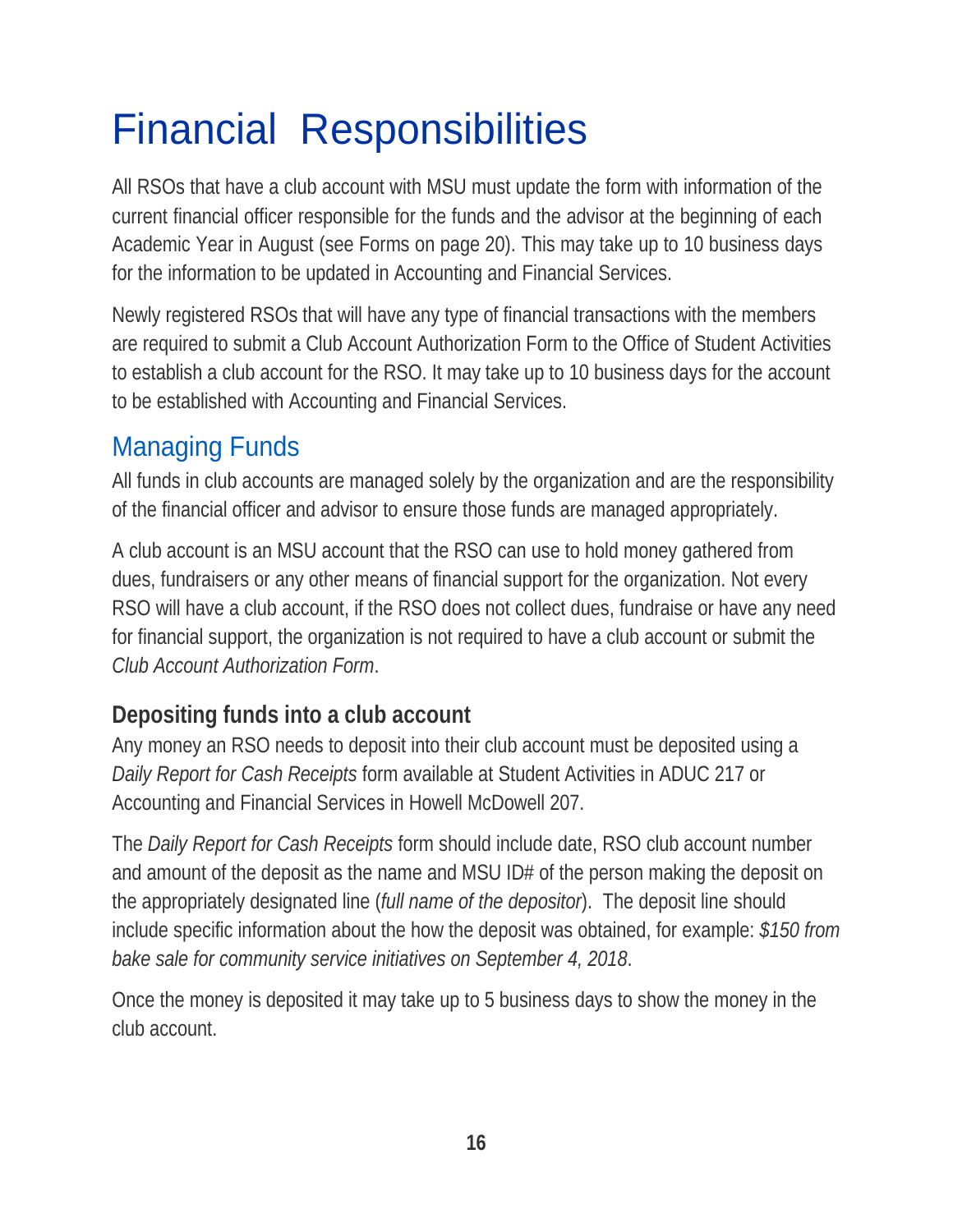It is the responsibility of the financial officer to maintain accurate records and accounts of all financial transactions particular to that RSO. This should also be overseen by the advisor to ensure a system of checks and balance.

RSOs do not automatically receive funding from Student Government Association. Any RSO that is interested in pursuing support funding from SGA must complete a Funding Packet through SGA and follow the procedures outlined from the SGA constitution.

### **Withdrawing funds from a club account**

RSOs desiring to use money in a club account must first purchase the items, product or services and submit a receipt of the purchase to the along with a *Check Request* form (see forms) to be reimbursed for the purchase from the club account.

Money cannot be withdrawn in anticipation of a purchase; a reimbursement of a purchase is the only method of receiving money from a club account.

A Check Request Form must be submitted along with the original receipt(s) to Accounting and Fiscal Services to request a reimbursement of the purchase. This form requires two signatures of the people listed on the Club Account Authorization form as financially responsible for the Club Account.

#### **Closing a club account**

RSOs that desire to close a club account must first remove the balance from the account by submitting a check request (see forms section of handbook) indicating that the account is being closed on the request. Once the check has been received removing the balance of the account, one of the officers currently listed on the Club Account Authorization form must visit the Office of Student Activities in AUDC 217 to complete the bottom portion of the Club Account Authorization form currently on file for the RSO. Once that has been completed the form will be submitted to Accounting and Fiscal Services by the Office of Student Activities. The process to officially close the account will take 7-10 business days from the day the form is received in Accounting and Fiscal Services.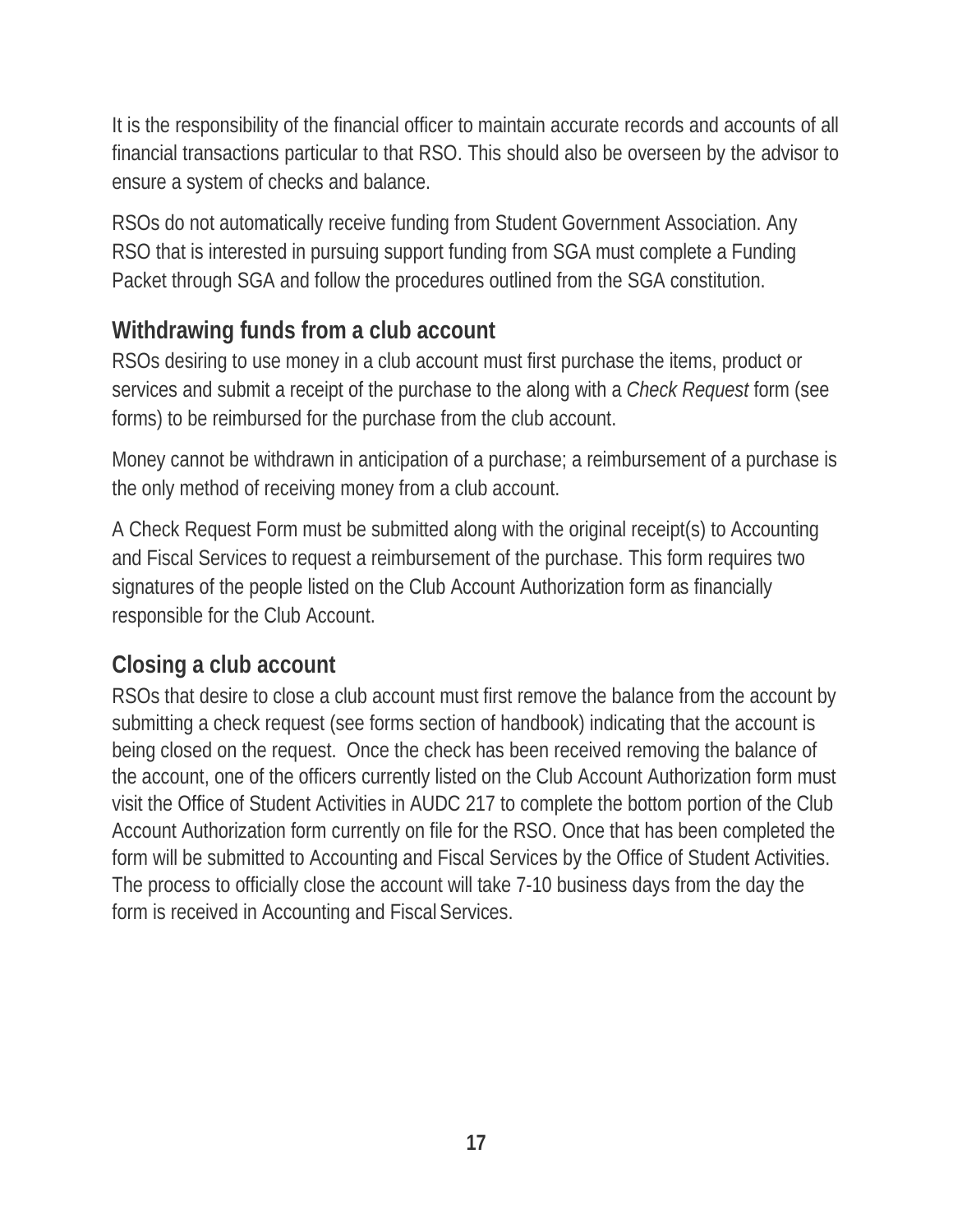## <span id="page-17-0"></span>Fundraising

Fundraising by RSOs are permitted within the limits and regulations of Morehead State University.

## <span id="page-17-1"></span>Fundraisers involvingfood

Fundraisers that involve the selling of food items such as a bake sale are required to receive permission through a food waiver exemption (see forms). Food Waiver Exemptions are required to be submitted and approved to the Interim Executive Director of Auxiliary Services, located in the University Store, at least two (2) weeks prior to the planned fundraiser.

Other types of fundraisers that are a shared experience, such as potluck meals, are not permitted as health regulations limit the ability to provide food by individuals or groups that are not certified in food service.

### <span id="page-17-2"></span>Fundraisers involving money

Fundraisers that involve the handling of money, such as raffles, are permitted by MSU and should be used for the express purpose of supporting the RSO and are not permitted to be used for personal purposes. The RSO hosting the fundraiser should ensure that appropriate procedures are in place to receive, hold and deposit the money made from the fundraiser. The RSO should have a receipt book available for participants if they ask for a receipt for receiving the money by the organization.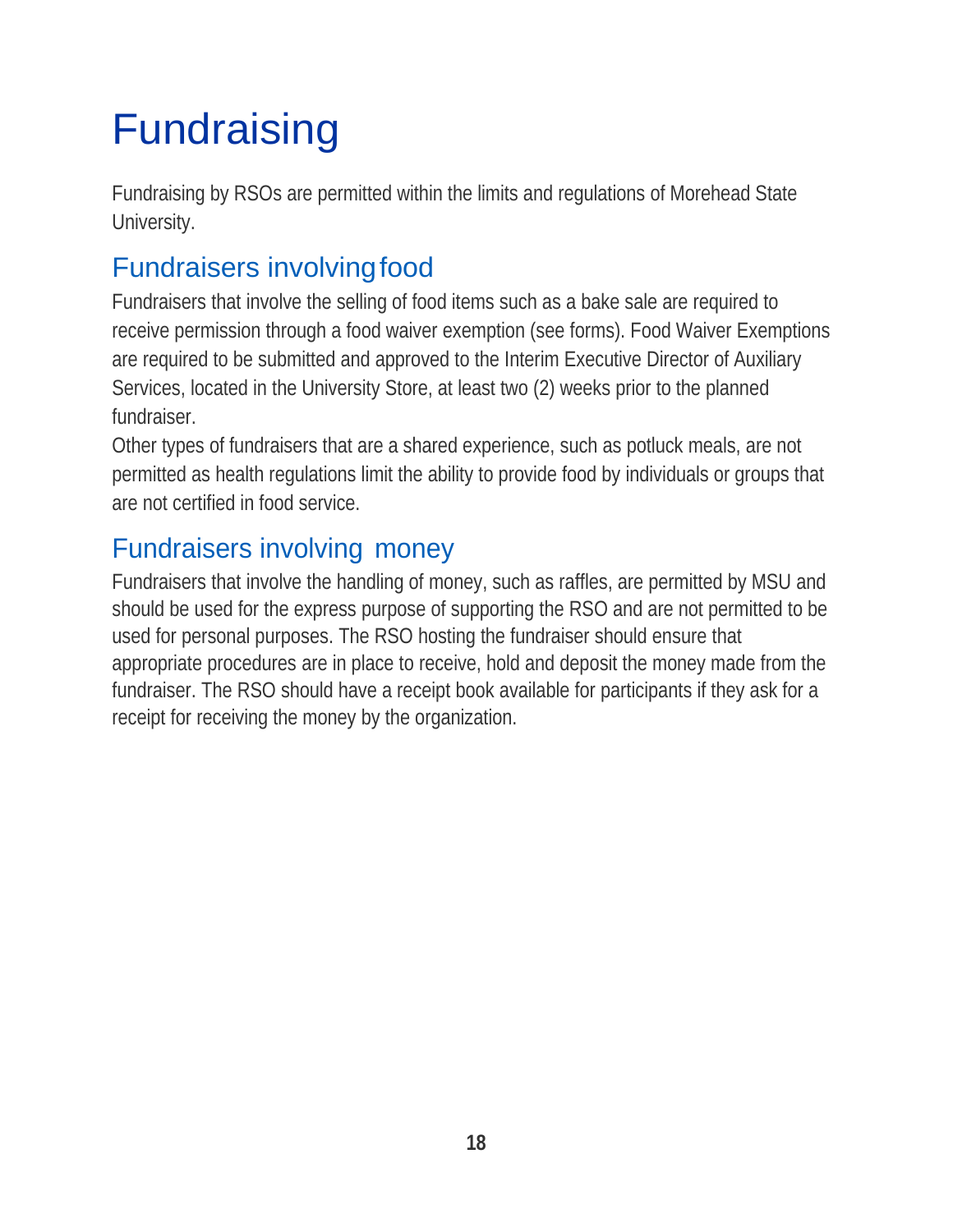## <span id="page-18-0"></span>Marketing and Promotions

RSOs are encouraged to market and promote their activities and events to the campus community. However there are some guidelines that must be followed in accordance to policies for various campus locations.

### <span id="page-18-1"></span>Academic Buildings

Posters and flyers are permitted in academic buildings on approved general use bulletin boards and posting areas. Posting on doors and entrances of buildings are not permitted as that can inhibit use of the entrance and could pose a safety hazard.

It is suggested that all posters and flyers include the following information:

- Name of event(s) being marketed
- Date(s)
- Time(s)
- Location(s)
- Contact information for person responsible for the event

All posters and flyers are required to be removed from all posted areas within 48 hours of the conclusion of the event.

## <span id="page-18-2"></span>Adron Doran University center (ADUC)

Posters and flyers are not permitted to be posted in ADUC as there are no general use bulletin boards or posting areas located in the building. Marketing in ADUC is permitted by use of digital signage and tabling.

## Information Table

To reserve an information table in ADUC please visit the room reservation system, Rendezvous, which can be accessed from the MyMoreheadState page. NOTE: Users must be registered with Conference and Event Services and listed on the Officer Update Form in Eagle Link as a Rendezvous contact in order to submit reservations.

It is suggested that any material given out at information tables include the following:

- Name of event(s) being marketed
- Date(s)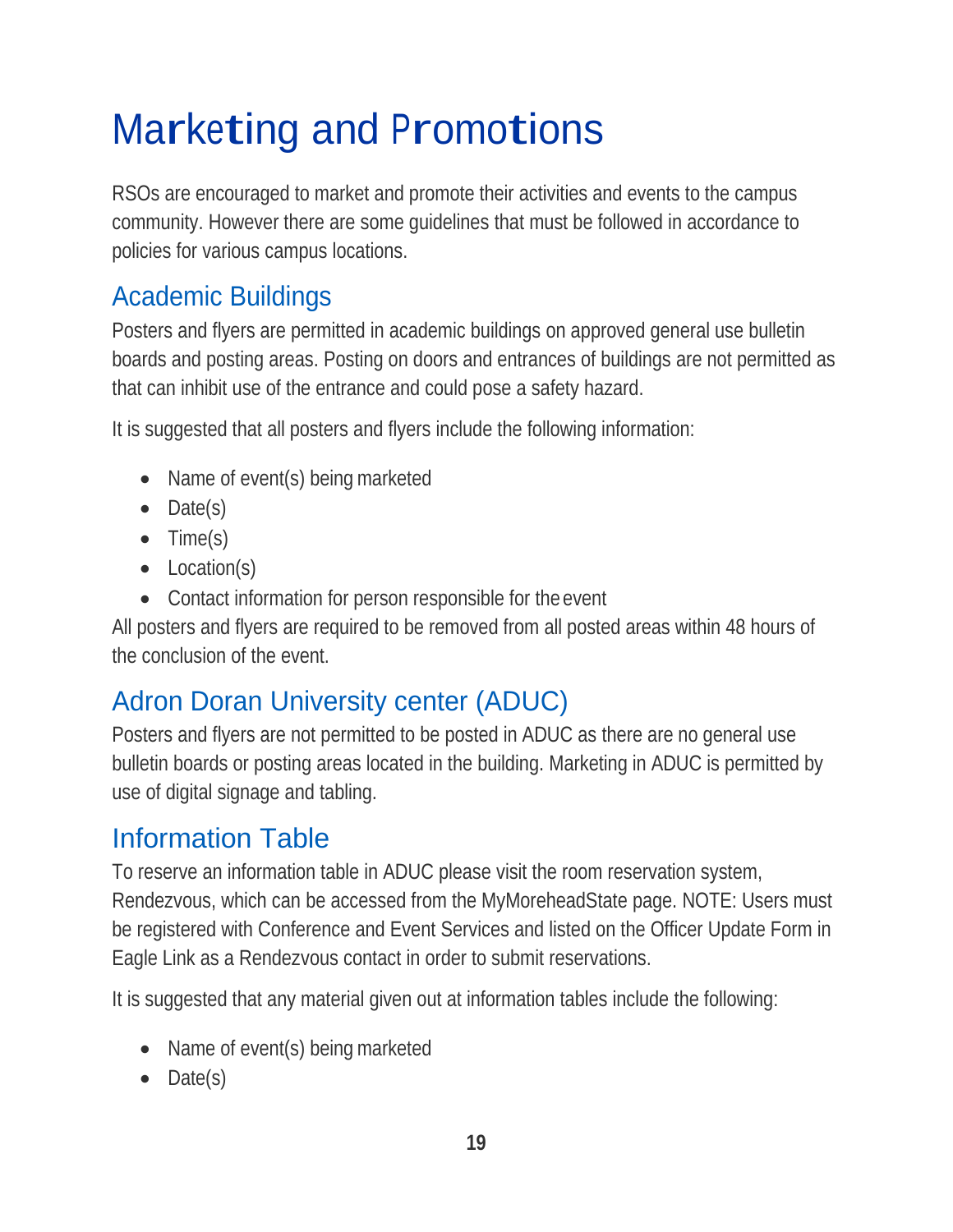- Time(s)
- Location(s)
- Contact information for person responsible for the event

## **DigitalSignage**

RSOs are permitted to promote and market events and activities through the digital signage throughout the building. Digital signage is submitted to the Office of Communications and Marketing (OCM) via the Request a Project Form here [https://www.moreheadstate.edu/digitalsignage.](https://www.moreheadstate.edu/digitalsignage)

All digital marketing material must meet the following criteria and include the following information:

| Size:        | 1519 pixels width by 855 pixels height                      |
|--------------|-------------------------------------------------------------|
| Format:      | must be .png or .jpg (72DPI)                                |
| Information: | name of event                                               |
|              | Contact person                                              |
|              | Information of contact person such as email or phone number |
|              | Sponsoring group                                            |
|              | Date                                                        |
|              | Time                                                        |
|              | Location                                                    |
|              | Any entrance fee associated with the event                  |

## Non-Academic Buildings (Excludes Residence Halls)

Posters and flyers are permitted in non-academic buildings on approved general use bulletin boards and posting areas. Posting on doors and entrances of buildings are not permitted as that can inhibit use of the entrance and could pose a safety hazard.

It is suggested that all posters and flyers include the following information:

- Name of event(s) being marketed
- Date(s)
- Time(s)
- Location(s)
- Contact information for person responsible for the event

## <span id="page-19-0"></span>Residence halls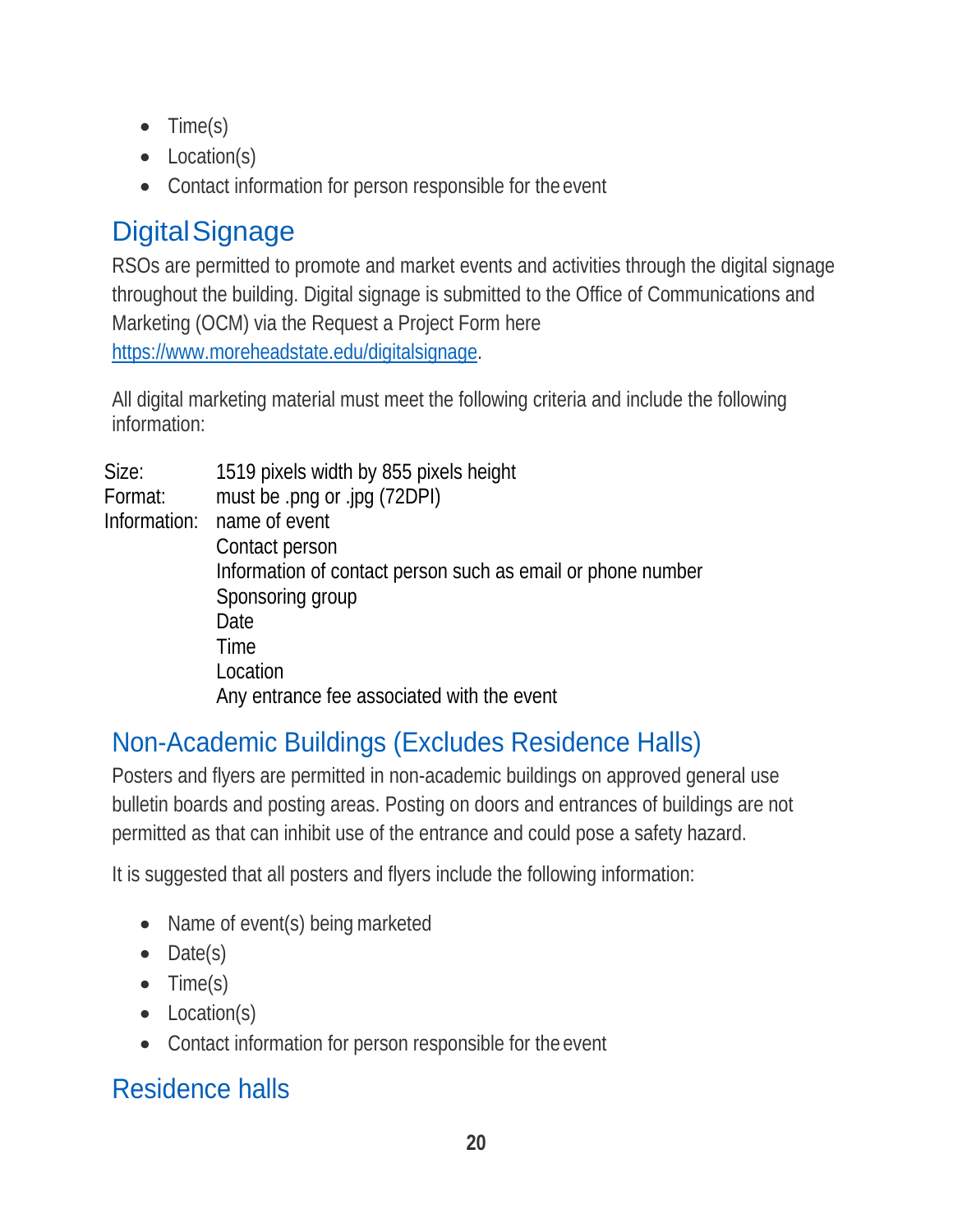For information regarding posters and flyers in residence halls, please contact the Office of Student Housing at [housing@moreheadstate.edu](mailto:housing@moreheadstate.edu) or visit the website https:/[/www.moreheadstate.edu/success/Housing.](http://www.moreheadstate.edu/success/Housing)

## <span id="page-20-0"></span>**Chalking**

Chalking on campus to promote RSO is permitted only on horizontal surfaces that are in the open air and therefore can be touched by rain. Sidewalk chalk is the only medium that is permitted, chalk paint is not permitted as it is sometimes hard to remove and rain does not usually remove it. Surfaces that are on the underside of surfaces such as doorways or in doorways are not permitted to be chalked on per the policy in the Student Handbook <http://www.moreheadstate.edu/Student-Services/Dean-of-Students/Student->Handbook/Regulations,-Policies-and-Guides/Chalking.

### <span id="page-20-1"></span>Social media

RSOs can also promote their events and activities through social media accounts.

It is recommended that RSOs be aware of social media guidelines when using any platform to market or promote events or the organization.

RSOs at MSU can request a social media account through the Office of Communications and Marketing, however MSU does not have the capacity or staffing to manage a large number of accounts for RSOs.

Any RSO that has an independent account should be aware that using any social media platform for the express purpose of the RSO can be subject jurisdiction of MSU and the Office of Student Activities.

It is important to recognize that accounts that are not officially accounts registered and/or managed by MSU do have a responsibility to ensure postings are accurate and appropriate. While MSU may not maintain or designate someone to maintain that account, any postings that are affiliated with an RSO does fall under the jurisdiction of MSU and specifically the OfficeofStudentActivities. MSUandtheOfficeofStudentActivitiesreservestherightto intervene with the RSO to resolve any issues with inaccurate or inappropriate postings.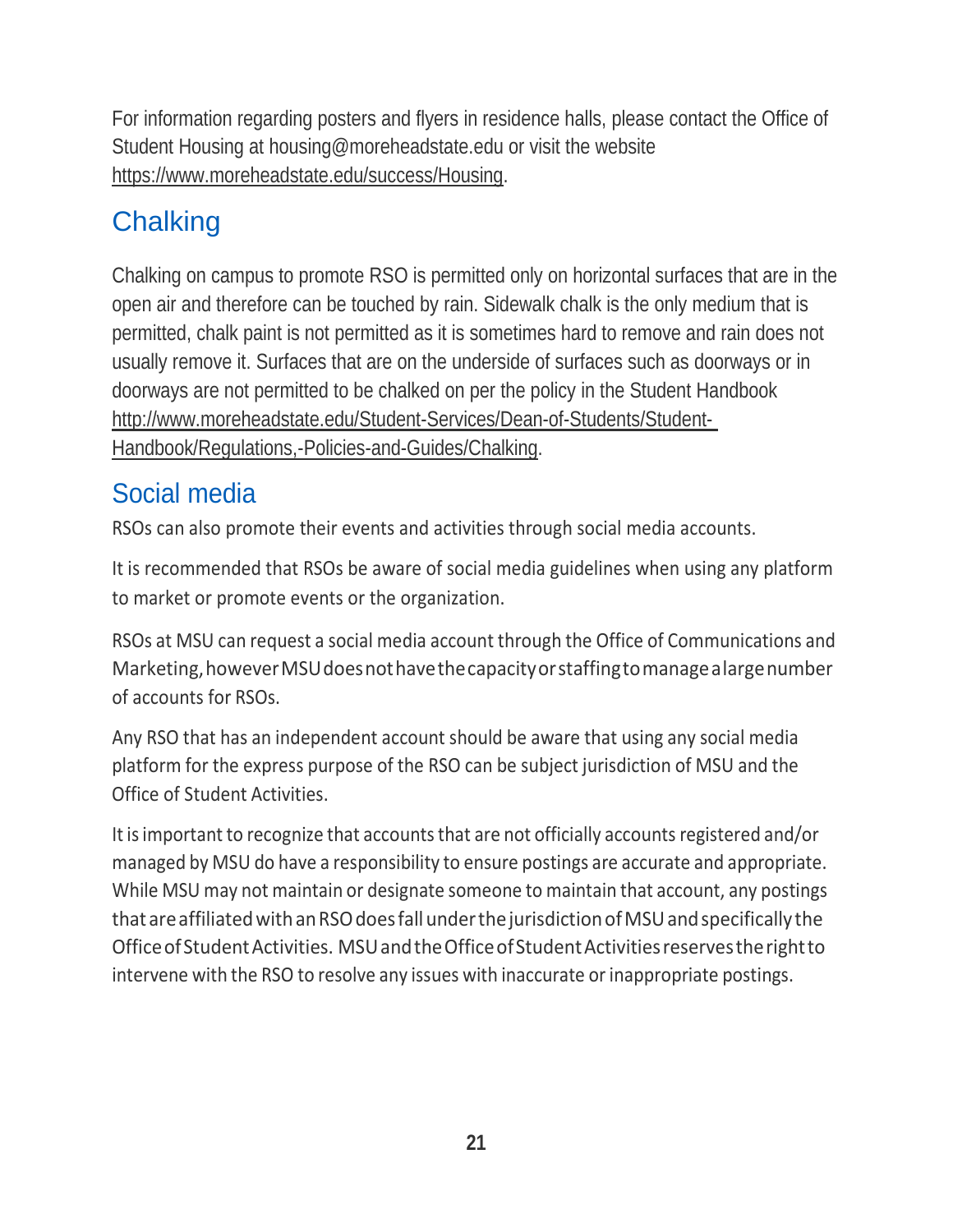## <span id="page-21-0"></span>Speakers and Large Events

Any RSO desiring to bring a speaker, entertainer, or performer to campus should submit a host request to the Office of Student Activities. See Request to Host Large Event form on Eagle Link and the Guide for Hosting Concerts and Large Events (available on the MSU Website).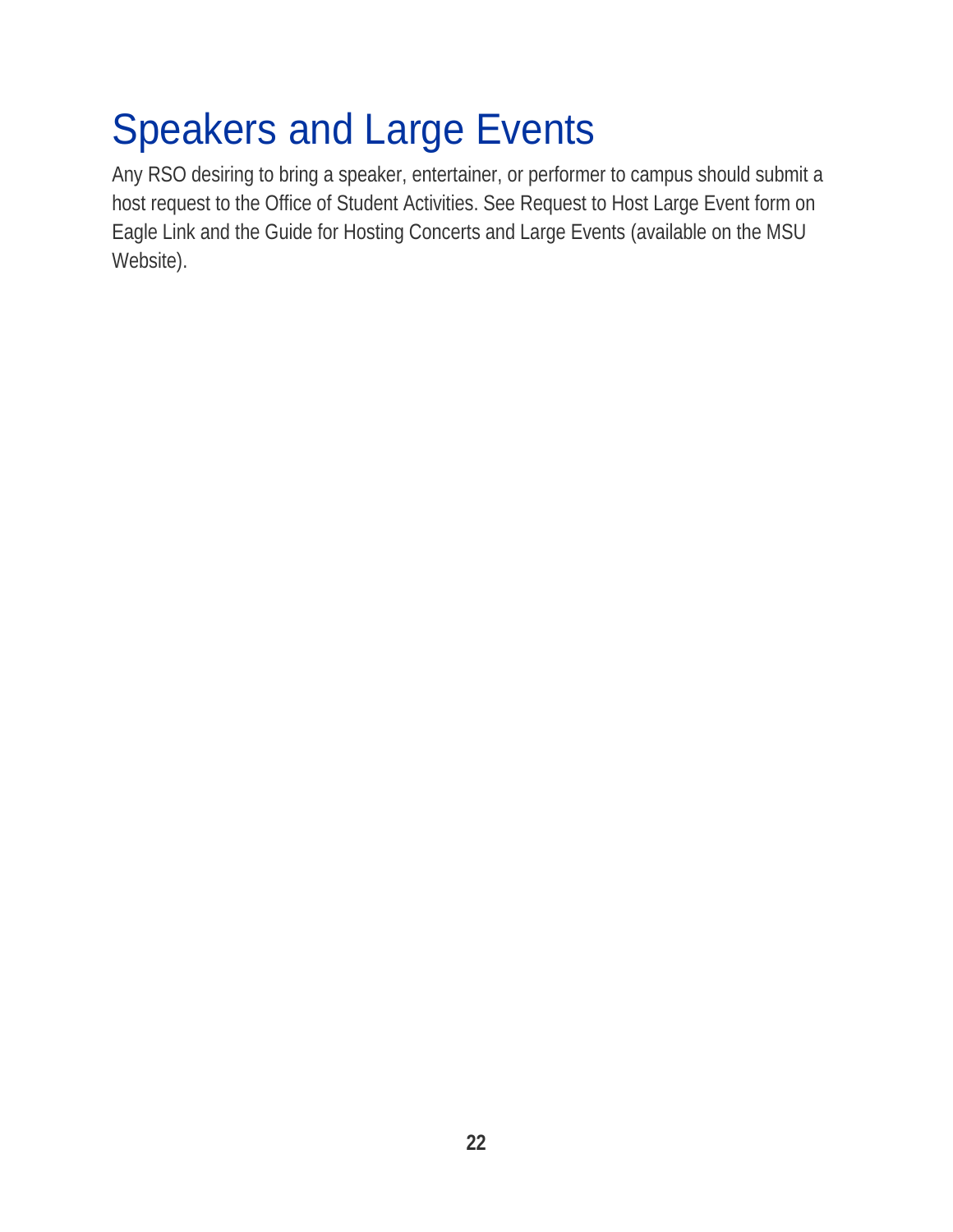## <span id="page-22-0"></span>**Solicitations**

Solicitations are prohibited on any MSU Campus property and are a violation of Solicitation and Campus Activities Not Sponsored by MSU policy in the Student Handbook. Please reference the following link for additional information and the entire policy https:/[/www.moreheadstate.edu/Student-Services/Dean-of-Students/Student-](http://www.moreheadstate.edu/Student-Services/Dean-of-Students/Student-)Handbook/Regulations,-Policies-and-Guides/Solicitation-and-Campus-Activities-Not-Sponsored-b.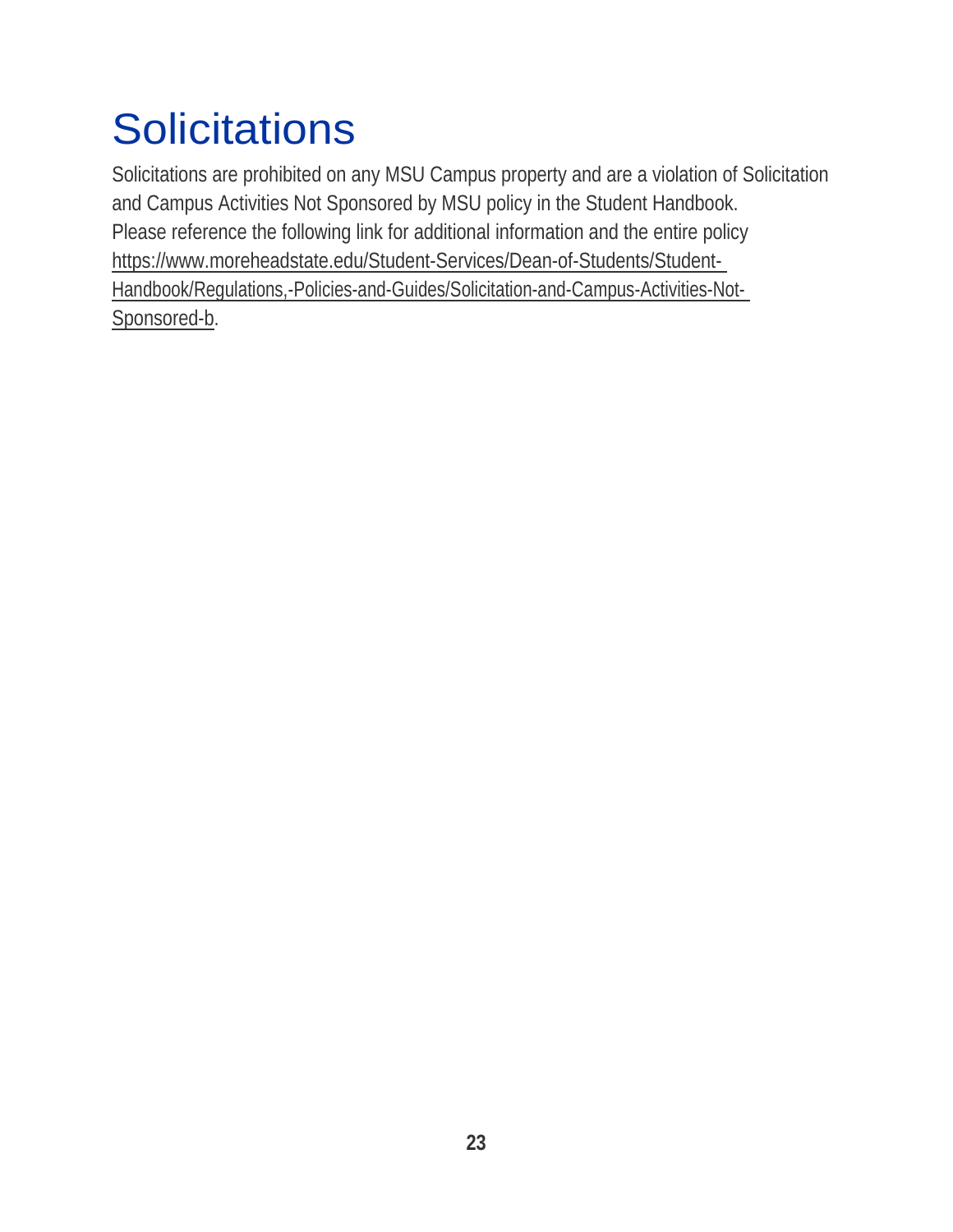## <span id="page-23-0"></span>**Travel**

For many RSOs travel to local, state, regional and national conferences are an integral part of the involvement experience.

All RSOs are required to complete a RSO Travel Form at least two weeks prior to the scheduled trip. Although the Office of Student Activities is not an approver for travel by RSOs, the office will serve as the central place that all travel information for RSOs are held.

Travel to conferences and events are the responsibility of the RSO and should be planned carefully to ensure all safety measures and risk management procedures are in place for the trip. The cost of the registration, travel and food fall to the RSO, MSU does not provide resources to cover costs of RSO trips. RSOs can apply for funding assistance through the Student Government Association, see the Student Government Association site for more information and details. https:/[/www.moreheadstate.edu/Student-Services/SGA](http://www.moreheadstate.edu/Student-Services/SGA)

Insurance for student travel is covered by the Office of Environmental Health and Safety. For more information please visit the following page

[https://www.moreheadstate.edu/Administration/Facilities-Management/Environmental-](http://www.moreheadstate.edu/Administration/Facilities-Management/Environmental-)Health-Safety-(1)/Risk-Management-Insurance/Domestic-Trip-Travel-Insurance.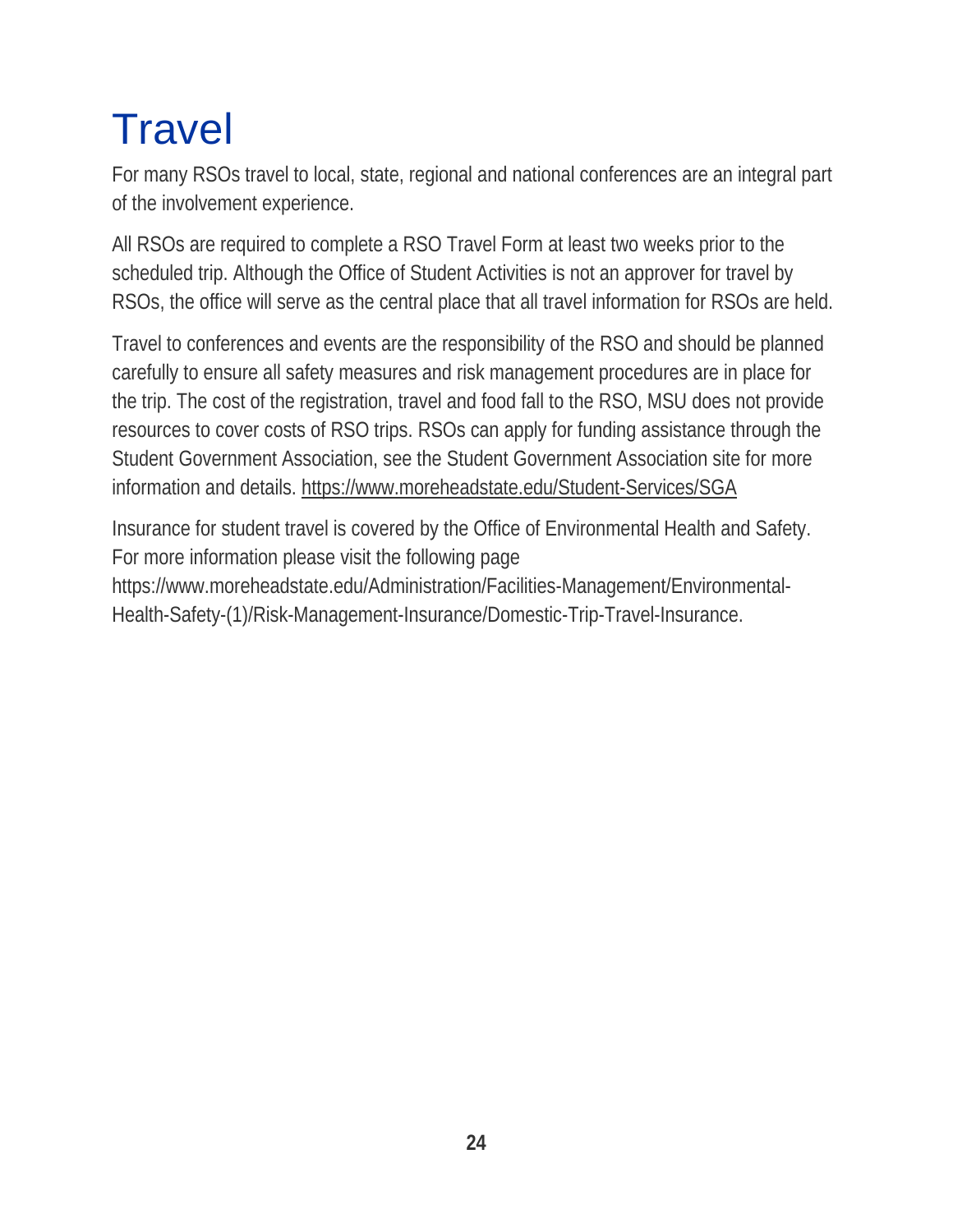## <span id="page-24-0"></span>New Student Days

New Student Days at Morehead State University are intended to acclimate new students to campus and help them get comfortable learning to navigate campus and services. There are always a multitude of activities on campus that week for that specific purpose. This period can be one of anxiety, uncertainty and nerves and we want to make sure we are not adding to that by overwhelming new students with additional information that they may not be ready for until they have been here for a brief time.

RSOs are prohibited from actively recruiting or passing out recruitment information at any of the scheduled events with the exception of Eagle Fest. Eagle Fest is designed to provide RSOs the optimal opportunities to get connected and be engaged in the campus community.

Particularly for events such as Move In and Ice Cream Social, new students are focused on getting settled in their new home and learning campus so RSO involvement is usually not a consideration for them at that time.

RSOs are limited to no more than 20 members in any type of clothing that identifies your RSO at the Ice Cream Social.

RSOs that desire to table during the first week of classes must submit a reservation through Rendezvous for that opportunity.

Eagle Link is the place RSOs should use to market any events that the RSO is having during that period. Events occurring during New Student Days should be submitted to Eagle Link at least 1 week before the official opening of the semester which is the firstmove in day for new students.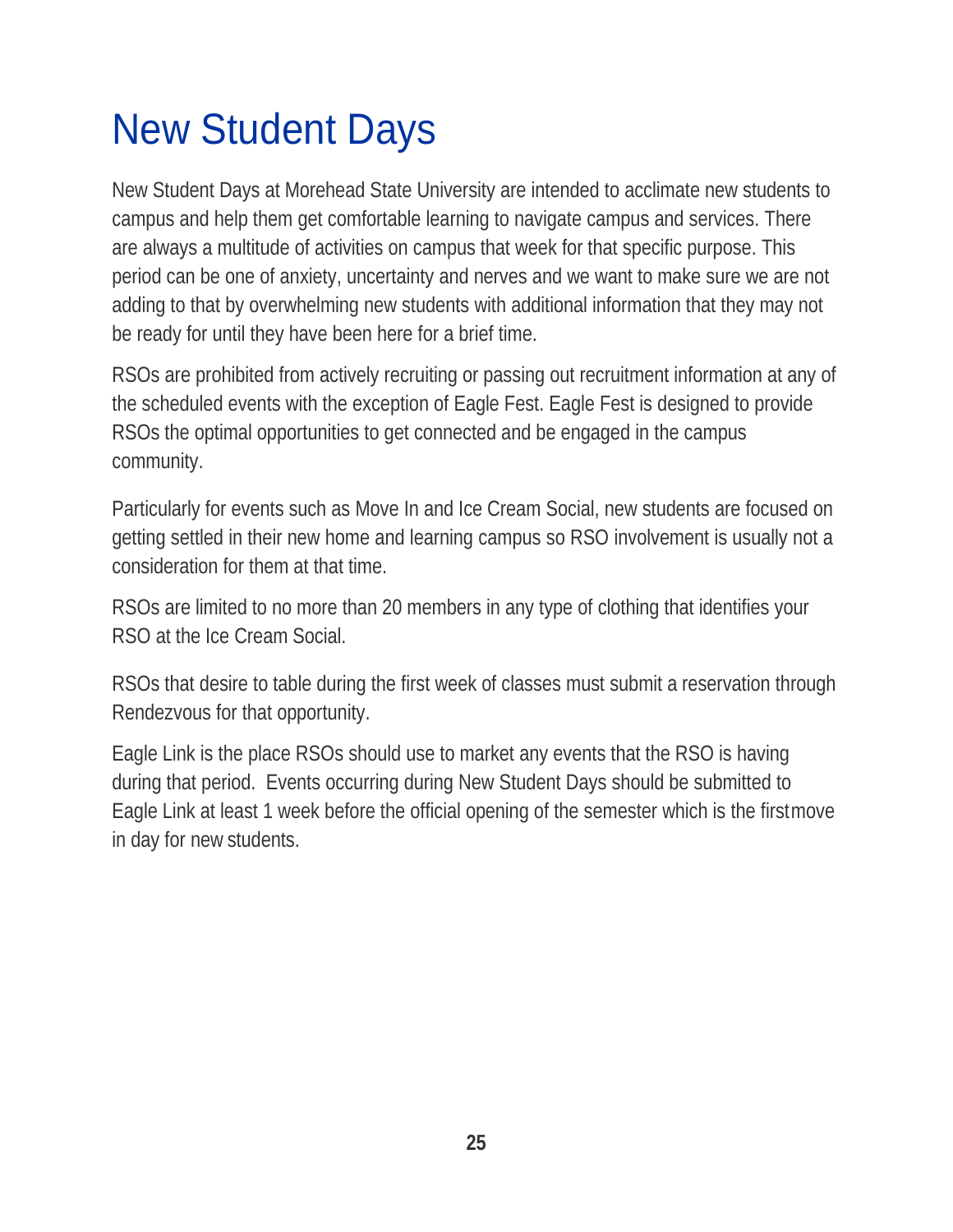## <span id="page-25-0"></span>Academic Policies

### <span id="page-25-1"></span>Dead Week

Dead Week is a policy specific to all RSOs referring to the week prior to finals week for the fall and spring terms defined by the academic calendar. This is a period of the semester that should be dedicated to completing assignments and preparing for finals.

RSOs are not permitted to hold events or activities in the week, defined as Sunday prior to Finals week to the Friday of Finals Week for that academic term. The specific dates for Fall 2019 are midnight December 1, 2019 through midnight Friday December 13, 2019. The specific dates for Spring 2020 are midnight Friday April 26 through midnight May 8.

Regularly scheduled meetings are not prohibited but are not recommended to give students adequate time to prepare for finals.

Any requests for space reservations for that week will not be approved through Conference and Events Services or the Office of Student Activities with the exception of Legacy Programs such as Holiday Carnival approved through the Office of Student Activities.

### <span id="page-25-2"></span>Class Excuses

Academic Policy at MSU does not guarantee an officially excused absence for any type of travel or events for RSOs. The advisor for the organization can confirm the student's commitment for travel or their participation in the event but cannot ask for the instructor to excuse the student from class. However excusing the absence is at the discretion of the instructor of the class and is not guaranteed. The decision to allow any make up work for material missed for that class is also at the discretion of the instructor of the course.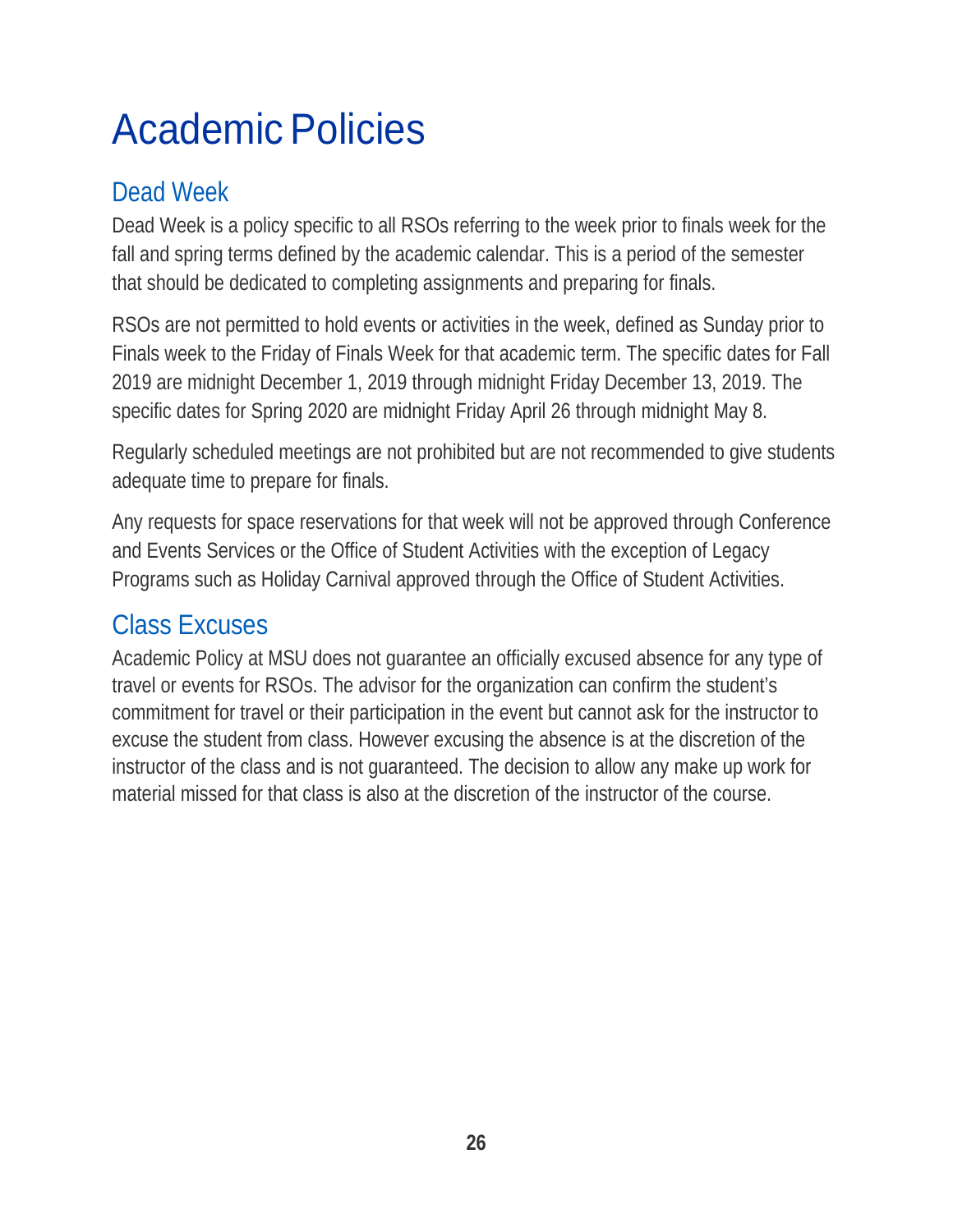## <span id="page-26-0"></span>Campus Space andReservations

RSOs can request space on campus through the Rendezvous reservation system. The RSO assumes the responsibility for ensuring the space is used appropriately in accordance with MSU guidelines.

It is also the responsibility of the RSO to ensure the space is maintained at a level that is acceptable and reasonable depending on the activity/event. The expectation is that the space is left in an acceptable condition to be used by another group/person with minimal general maintenance.

When using space on campus the following items should be followed by RSOs:

- Glitter is extremely hard to clean up and cannot be used in insidespaces.
- Garbage should be cleaned up and left in the area designated by garbage receptacles.
- Any technology in the room should be left in good working order, any computer cords or power cords that are disconnected should be reconnected for immediate use after the RSO event.
- Technology issues should be reported to Information Technology by emailing [ithelpdesk@moreheadstate.edu.](mailto:ithelpdesk@moreheadstate.edu)
- All other facility issues should be reported via SchoolDude, https://login.myschoolbuilding.com/msb, the Facility Management work ordersystem.
- Damage to the rooms is the responsibility of the RSO and recompense for the damage falls to the RSO.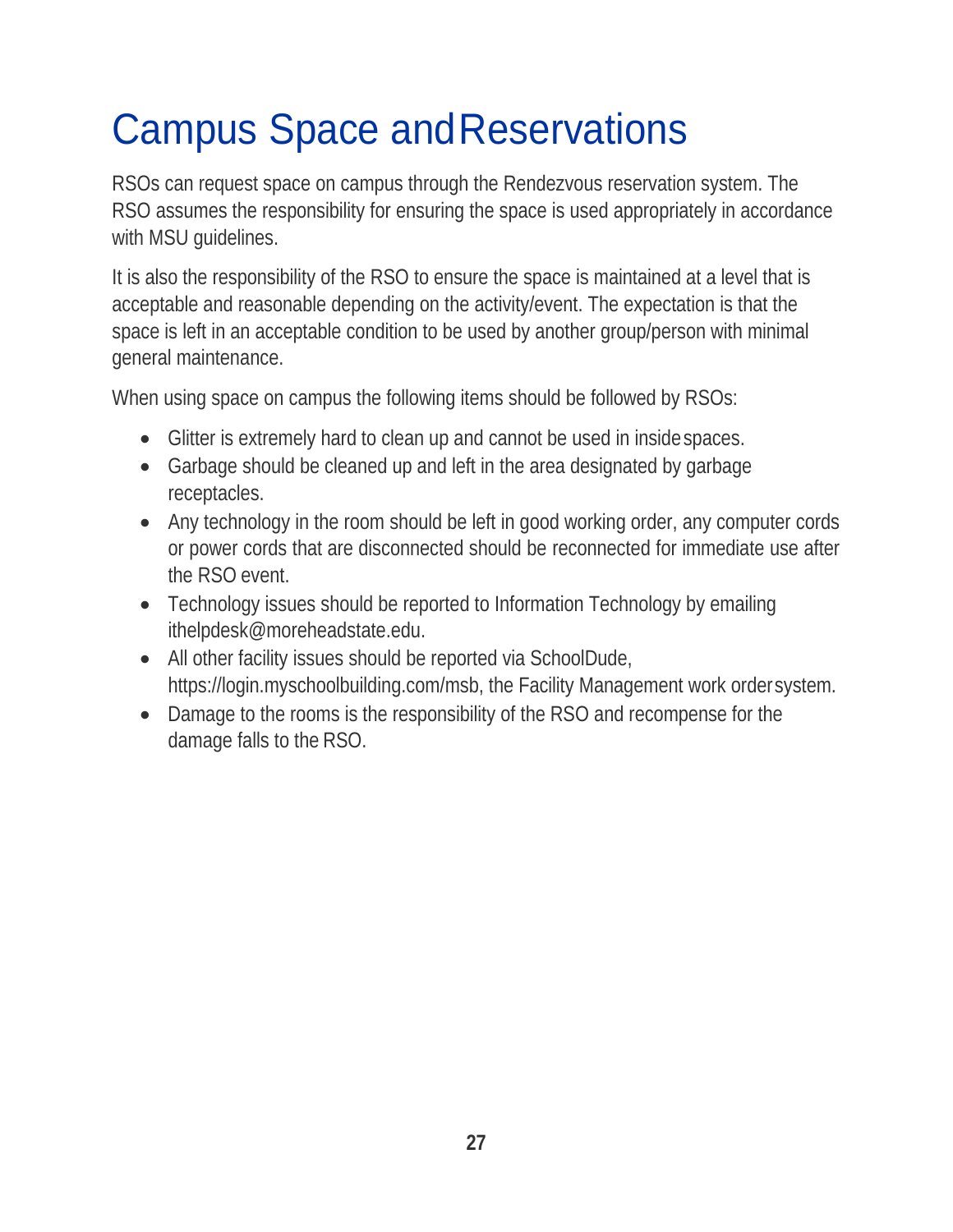## <span id="page-27-0"></span>**Violations**

### Violation of MSU Student Code of Conduct and MSU Regulations, Policies, and Guidelines

Violations of Student Code of Conduct and MSU Regulations, Policies and Guidelines are adjudicated through the Office of the Vice President of Student Affairs, specifically by the Dean of Students or their designee.

Violations may result in a suspended status for the RSO. A suspended status may be different levels that could possibly range from completely prohibiting the RSO to function as a group to minimal function of the organization depending of the nature and severity of the violation or alleged violation.

### <span id="page-27-1"></span>Violation of Student Activities Policies

Violations of Student Activities Policies may result in a suspended status for the RSO. A suspended status may be different levels that could possibly range from completely prohibiting the RSO to function as a group to minimal function of the organization depending of the nature and severity of the violation or alleged violation.

Appeals of a violation of a Student Activities Policy should be made in writing to the Vice President of Student Affairs.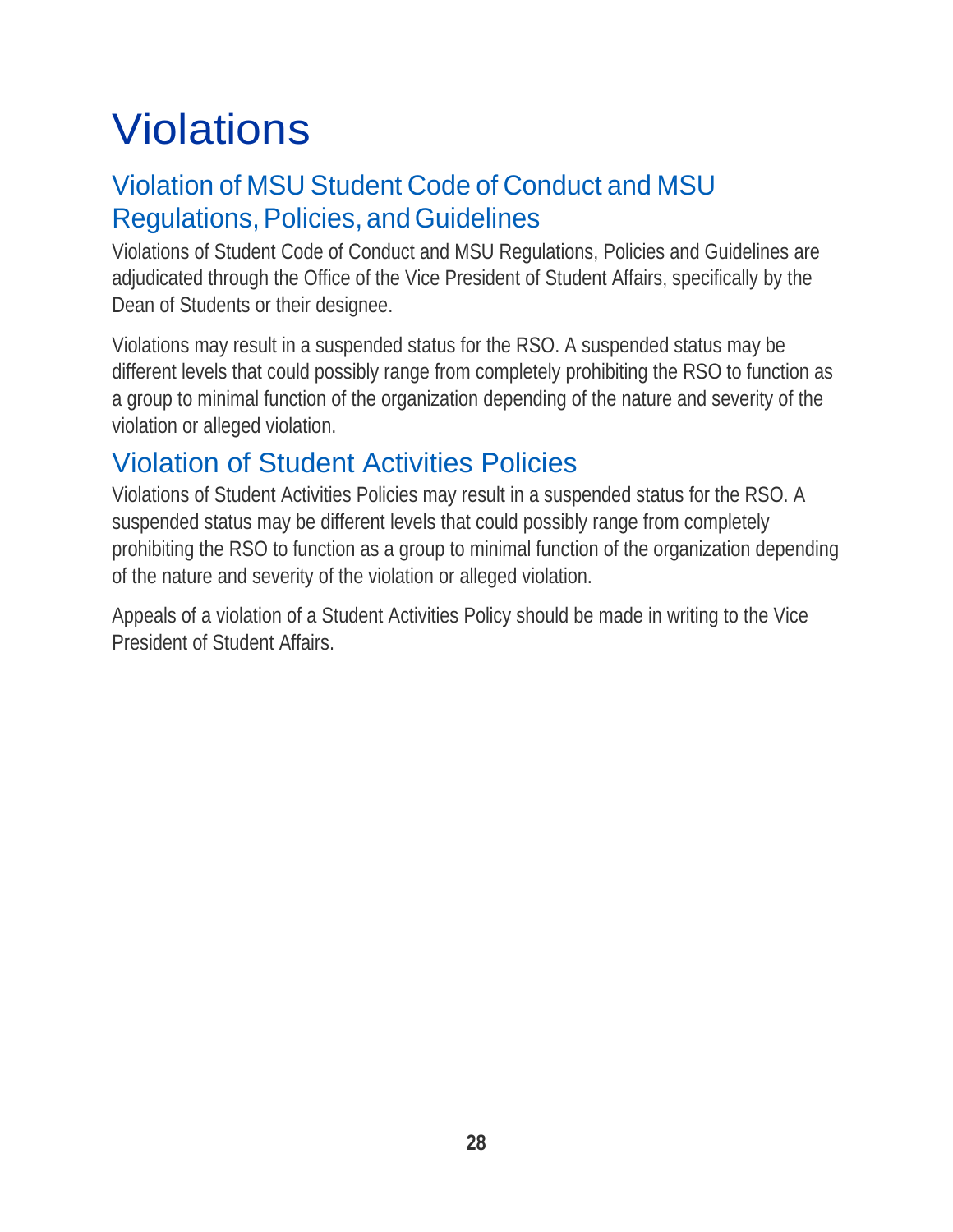## <span id="page-28-0"></span>Alcohol and other Drugs

RSOs are subject to the Alcohol Policy as stated in the MSU Regulations, Policies and Guidelines.

*The possession or consumption of alcoholic beverages on University property or in any University building is strictly prohibited with the exception of those locations and circumstances set forth in UAR 336.02. Refer to the Student Conduct Code and Drug-Free Institution Compliance for further information.*

**For clarification of any policies, please contact the Office of Student Activities at Morehead State University, ADUC 217 or (606) 783-2071.**